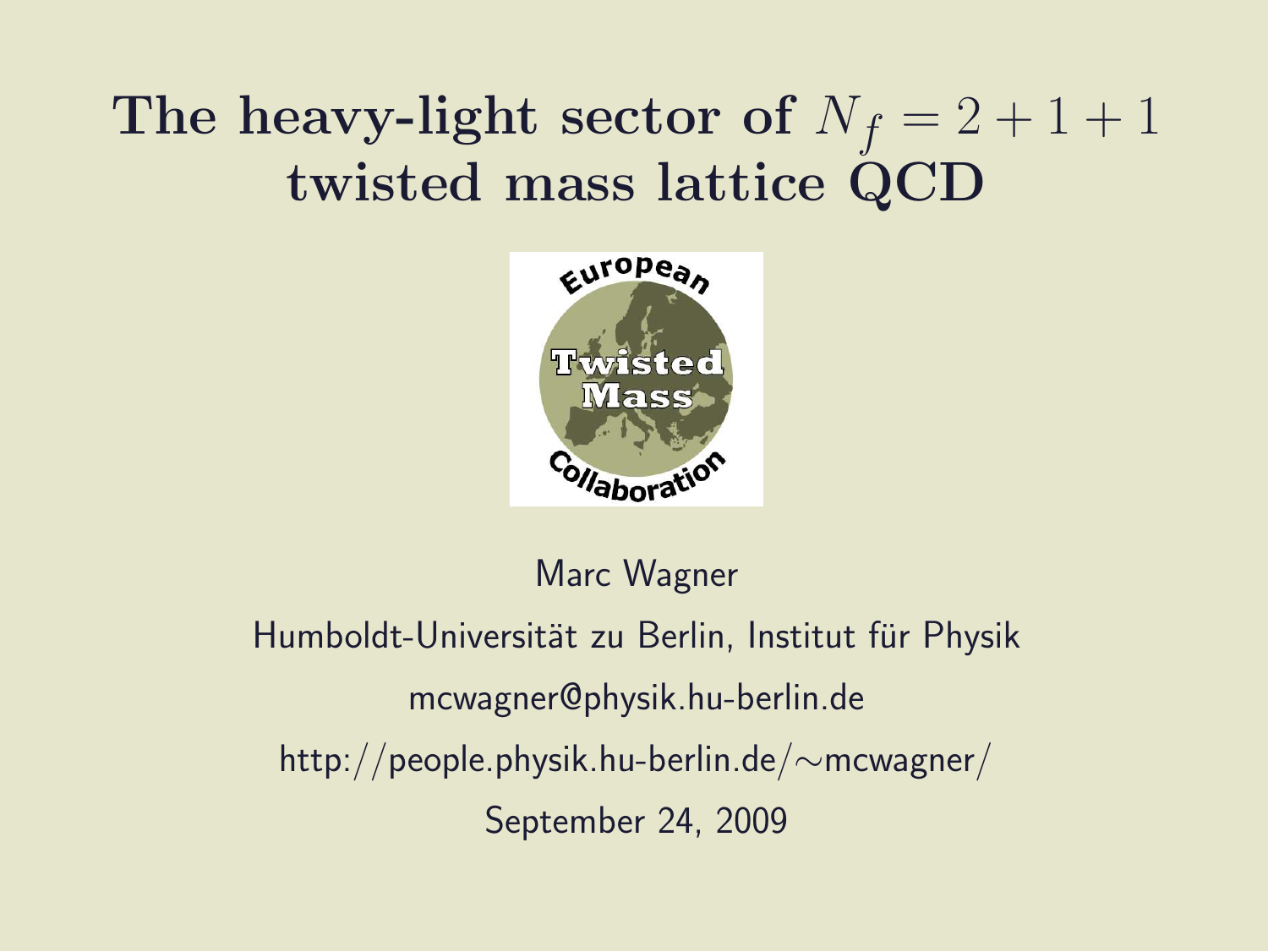#### Introduction

- Heavy-light sector: mesons made from a "heavy" s or c quark and a light  $u$ or  $d$  quark.
- Mainly  $K$  (e.g.  $\bar{s}u$ ,  $J^P=0^-$ ) and  $D$  (e.g.  $\bar{c}u$ ,  $J^P=0^-$ ).
- Problems arise in particular, when considering charmed mesons (the  $D$ ), because of twisted mass flavor breaking.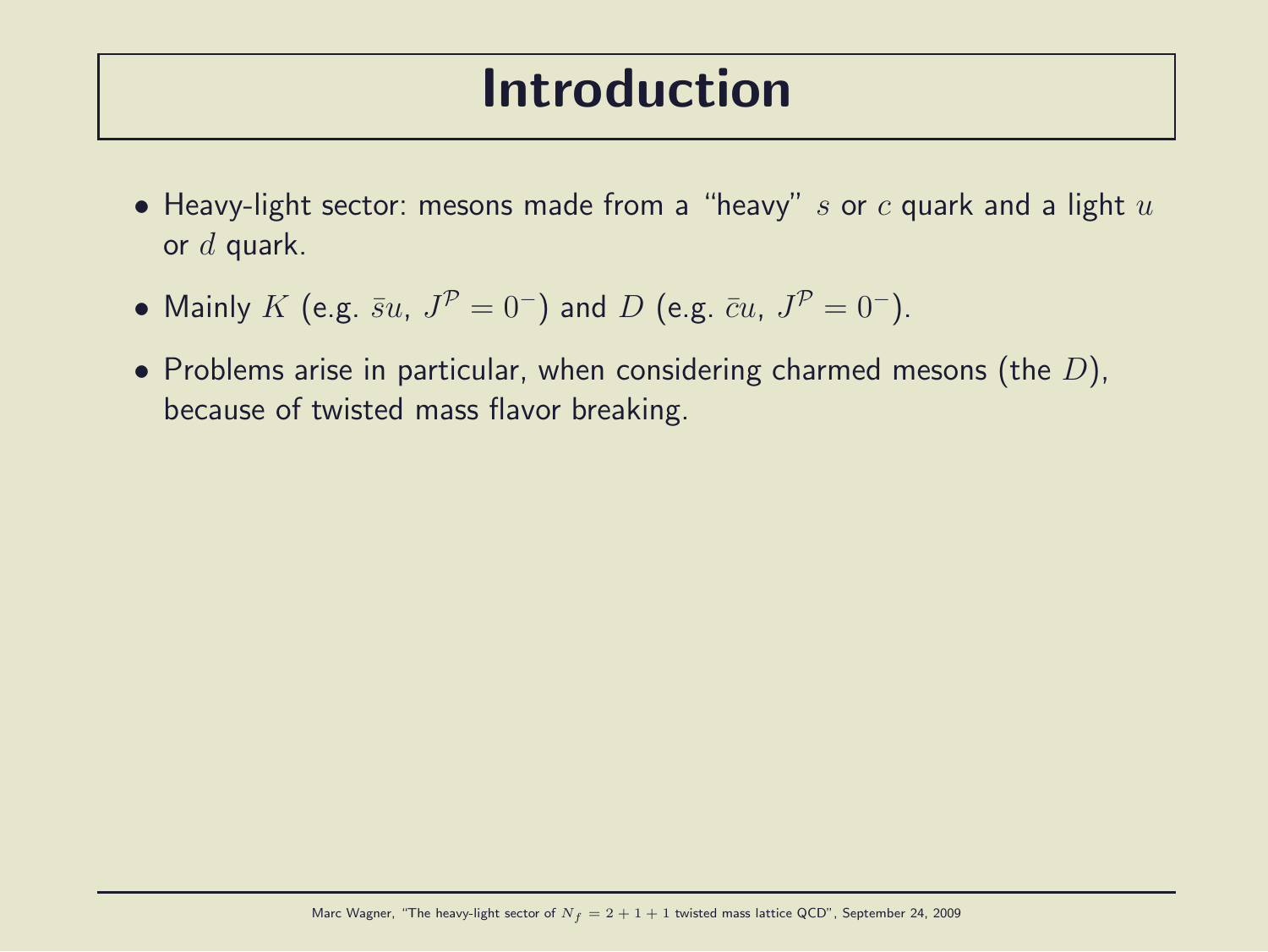#### **Outline**

- $N_f = 2 + 1 + 1$  tm lattice QCD.
- $m(K)$  and  $m(D)$ .
	- A. Generalized eigenvalue problem.
	- B. Fitting exponentials.
	- C. Parity and flavor restoration
- Optimization of operators.
- Decay constants  $f_K$  and  $f_D$ .
- Vector mesons  $K^*$  and  $D^*$ .
- Status at "Lattice 2009".
- Mixed action OS setup.
- Conclusions.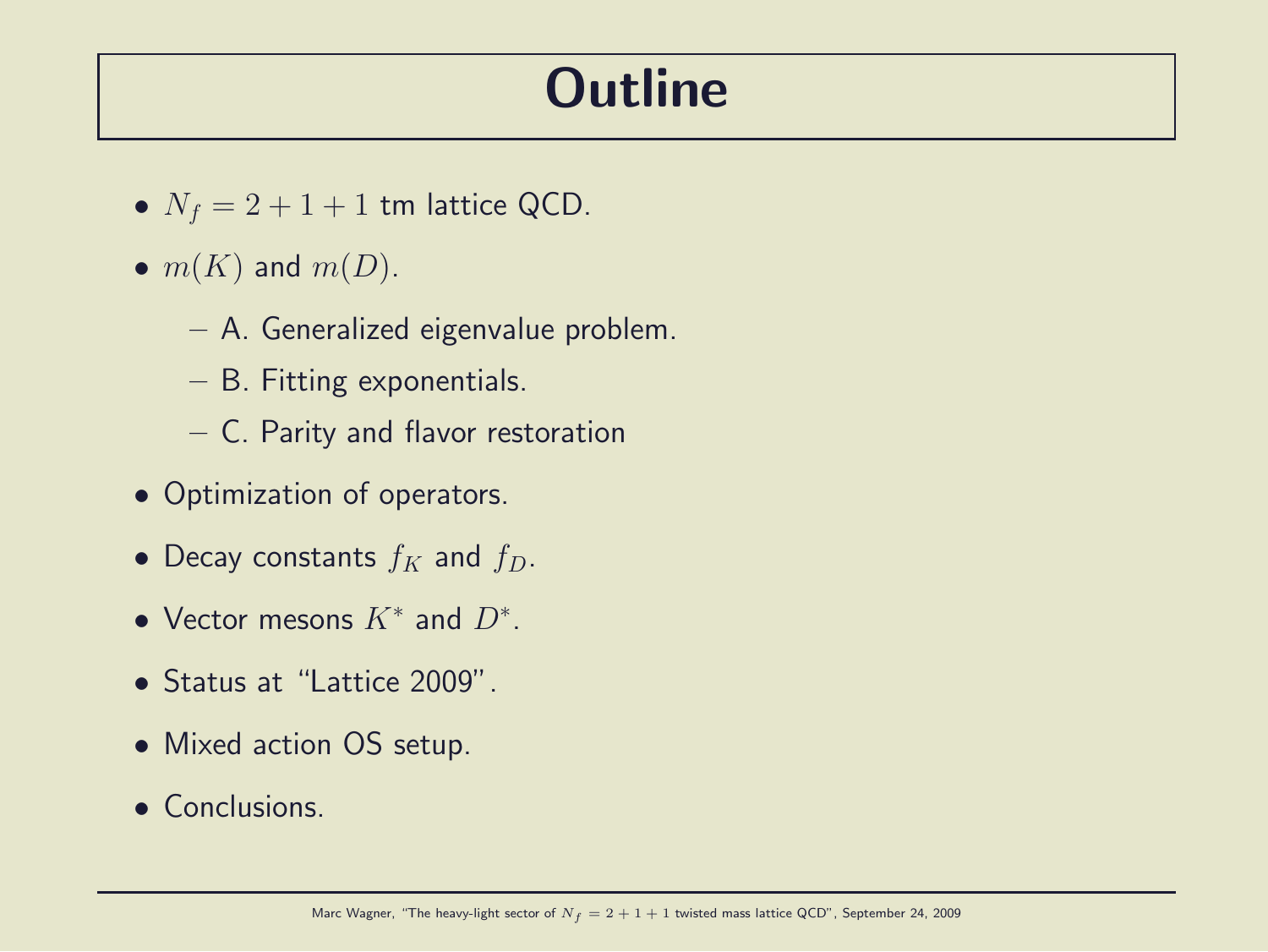$$
N_f = 2 + 1 + 1
$$
tm lattice QCD (1)

• Dirac operator of the mass degenerate light doublet:

$$
Q^{(\chi^{(l)})} = \gamma_{\mu} D_{\mu} + m + i \mu \gamma_5 \tau_3 - \frac{a}{2} \Box.
$$

• Dirac operator of the mass split heavy doublet:

$$
Q^{(\chi^{(h)})} = \gamma_{\mu}D_{\mu} + m + i\mu_{\sigma}\gamma_5\tau_1 + \tau_3\mu_{\delta} - \frac{a}{2}\Box.
$$

- Because of the Wilson term  $-(a/2)$  $\Box$ , parity is not a symmetry and the heavy flavors cannot be diagonalized
	- → instead of the four sectors  $(s, -)$ ,  $(s, +)$ ,  $(c, -)$ ,  $(c, +)$  there is only a single "combined" sector  $(s/c, -/-)$  in twisted mass lattice QCD.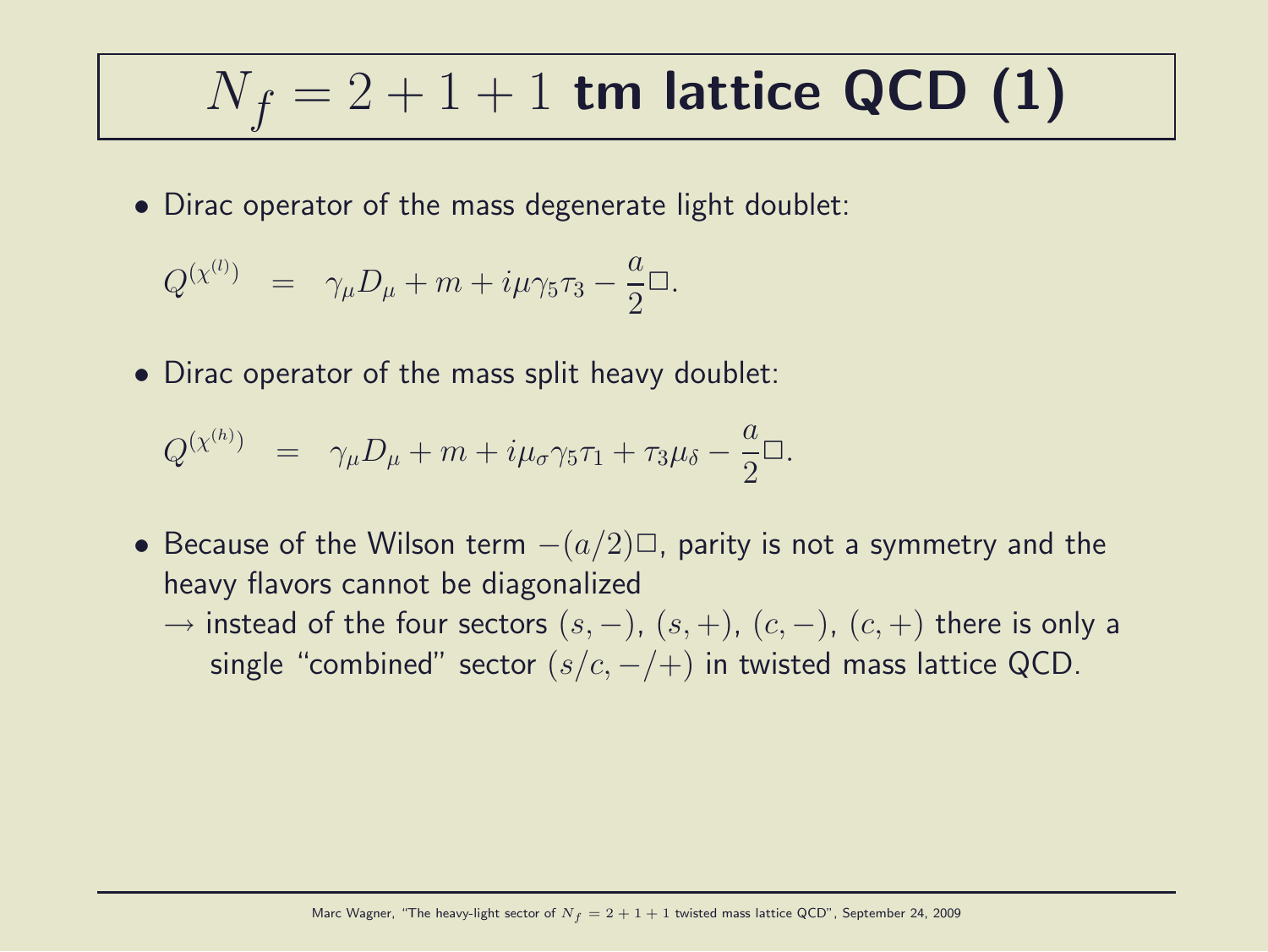$$
N_f = 2 + 1 + 1
$$
tm lattice QCD (2)

.

• Twist rotation (in the continuum):

$$
\begin{pmatrix}\n\psi^{(u)} \\
\psi^{(d)}\n\end{pmatrix} = \exp\left(i\gamma_5\tau_3\omega_l/2\right) \begin{pmatrix}\n\chi^{(u)} \\
\chi^{(d)}\n\end{pmatrix}
$$
\n
$$
\begin{pmatrix}\n\psi^{(s)} \\
\psi^{(c)}\n\end{pmatrix} = \exp\left(i\gamma_5\tau_1\omega_h/2\right) \begin{pmatrix}\n\chi^{(s)} \\
\chi^{(c)}\n\end{pmatrix}
$$

• Typically we use the twisted basis meson creation operators

$$
\mathcal{O}_j \quad \in \quad \left\{ \bar{\chi}^{(d)} \gamma_5 \chi^{(s)} \,,\, \bar{\chi}^{(d)} \gamma_5 \chi^{(c)} \,,\, \bar{\chi}^{(d)} \chi^{(s)} \,,\, \bar{\chi}^{(d)} \chi^{(c)} \right\},
$$

to access the  $J = 0$   $(s/c, -/-)$  sector (the K and the D).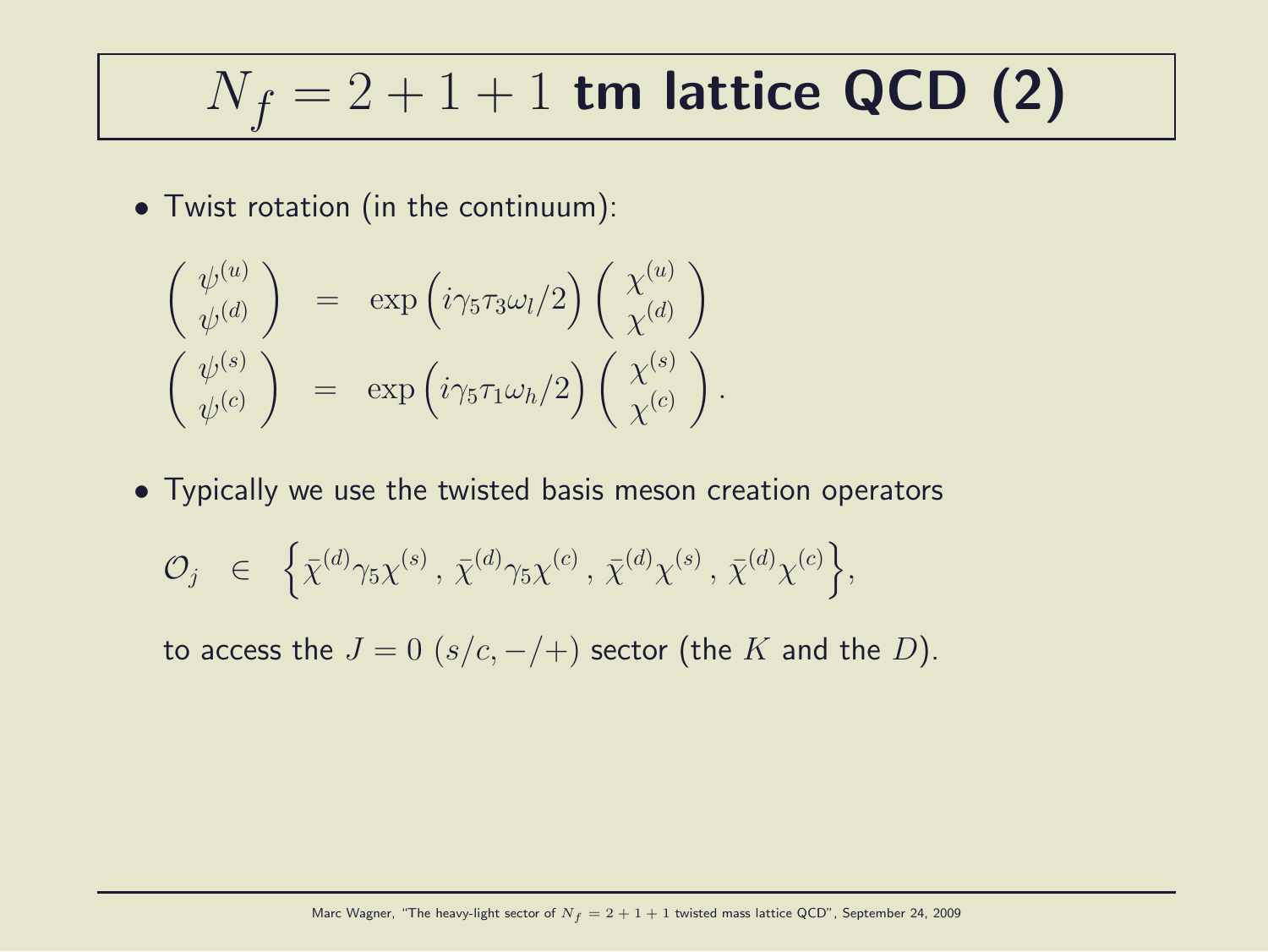# $N_f = 2 + 1 + 1$  tm lattice QCD (3)

• Twist rotation of these operators (at finite lattice spacing):

$$
\begin{pmatrix}\n\bar{\psi}^{(d)}\gamma_{5}\psi^{(s)} \\
\bar{\psi}^{(d)}\gamma_{5}\psi^{(c)} \\
\bar{\psi}^{(d)}\psi^{(s)}\n\end{pmatrix} = \begin{pmatrix}\nc_{l}c_{h} & s_{l}s_{h} & -is_{l}c_{h} +ic_{l}s_{h} \\
s_{l}s_{h} & c_{l}c_{h} +ic_{l}s_{h} & -is_{l}c_{h} \\
-i s_{l}c_{h} +ic_{l}s_{h} & c_{l}c_{h} & s_{l}s_{h} \\
+ic_{l}s_{h} -is_{l}c_{h} & s_{l}s_{h} & c_{l}c_{h}\n\end{pmatrix}\n\begin{pmatrix}\nZ_{P}\bar{\chi}^{(d)}\gamma_{5}\chi^{(s)} \\
Z_{P}\bar{\chi}^{(d)}\gamma_{5}\chi^{(c)} \\
Z_{S}\bar{\chi}^{(d)}\chi^{(s)}\n\end{pmatrix} = \nZ_{S}\begin{pmatrix}\n(Z_{P}/Z_{S})c_{l}c_{h} & (Z_{P}/Z_{S})s_{l}s_{h} & -is_{l}c_{h} +ic_{l}s_{h} \\
(Z_{P}/Z_{S})s_{l}s_{h} & (Z_{P}/Z_{S})c_{l}c_{h} & +ic_{l}s_{h} \\
-i(Z_{P}/Z_{S})s_{l}c_{h} +i(Z_{P}/Z_{S})c_{l}s_{h} & c_{l}c_{h} & s_{l}s_{h} \\
+i(Z_{P}/Z_{S})c_{l}s_{h} -i(Z_{P}/Z_{S})s_{l}c_{h} & s_{l}s_{h} & c_{l}c_{h}\n\end{pmatrix}\n\begin{pmatrix}\n\bar{\chi}^{(d)}\gamma_{5}\chi^{(s)} \\
\bar{\chi}^{(d)}\gamma_{5}\chi^{(c)} \\
\bar{\chi}^{(d)}\chi^{(s)}\n\end{pmatrix},
$$
\n
$$
= M_{\text{tw.rot.}}(\omega_{l},\omega_{h},Z_{P}/Z_{S})
$$

where  $c_x = \cos(\omega_x/2)$  and  $s_x = \sin(\omega_x/2)$  and  $Z_P$  and  $Z_S$  are operator dependent renormalization constants.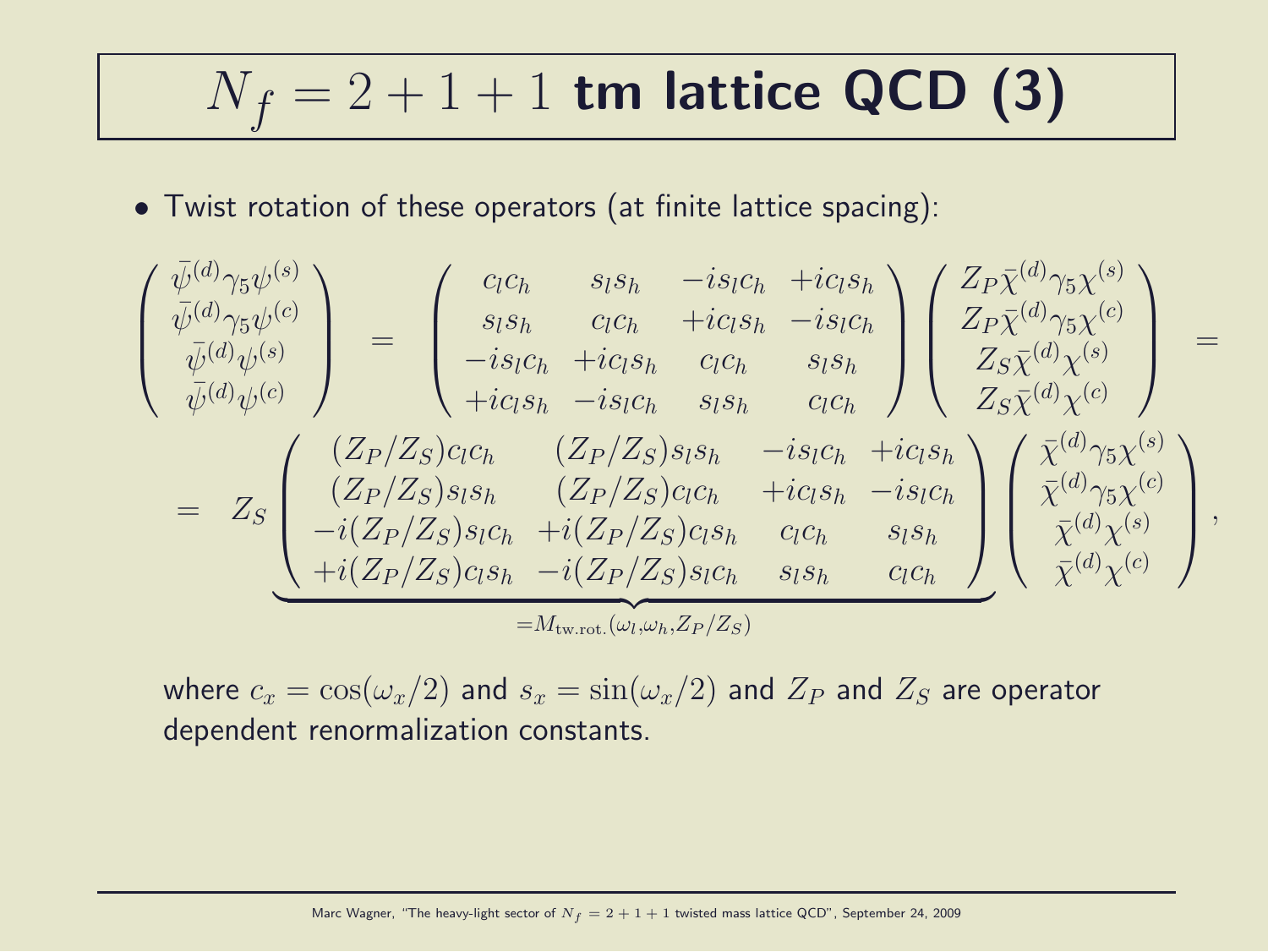$$
m(K) \text{ and } m(D) \text{ (1)}
$$

• Starting point: correlation matrix

$$
C_{jk}(t) = \langle \Omega | \mathcal{O}_j(t) (\mathcal{O}_k(0))^\dagger | \Omega \rangle
$$
  

$$
\mathcal{O}_j \in \left\{ \bar{\chi}^{(d)} \gamma_5 \chi^{(s)}, \bar{\chi}^{(d)} \gamma_5 \chi^{(c)}, \bar{\chi}^{(d)} \chi^{(s)}, \bar{\chi}^{(d)} \chi^{(c)} \right\}.
$$

- Three (slightly) different methods:
	- A. Generalized eigenvalue problem.
	- B. Fitting exponentials.
	- C. Parity and flavor restoration.
- Most results presented in the following correspond to these two ensembles:

| $\beta \quad L^3 \times T$ | $\kappa$                                                                   | $\mu_{\sigma}$ | $\mu_{\delta}$ |
|----------------------------|----------------------------------------------------------------------------|----------------|----------------|
|                            | $1.90 \mid 32^3 \times 64 \mid 0.0040 \mid 0.163270 \mid 0.150 \mid 0.190$ |                |                |
|                            | $1.95 \mid 32^3 \times 64 \mid 0.0035 \mid 0.161240 \mid 0.135 \mid 0.170$ |                |                |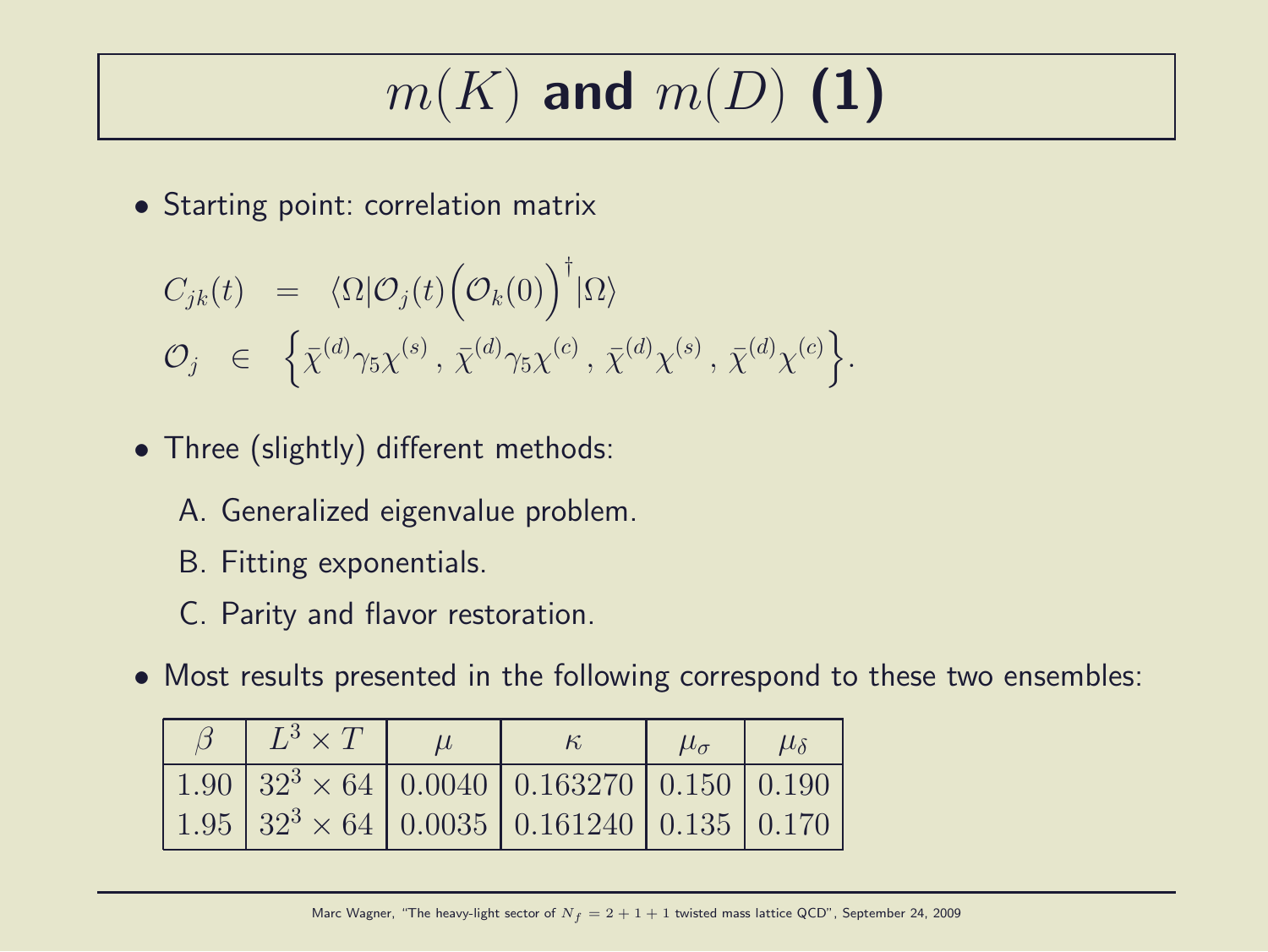## A. Generalized eigenvalue problem (1)

• Generalized eigenvalue problem (GEP):

$$
C_{jk}(t)v_j^{(n)}(t,t_0) = C_{jk}(t_0)v_j^{(n)}(t,t_0)\lambda^{(n)}(t,t_0).
$$

**• Effective meson masses:** 

$$
m_{\text{effective}}^{(n)}(t,t_0) = \ln \left( \frac{\lambda^{(n)}(t,t_0)}{\lambda^{(n)}(t+a,t_0)} \right).
$$

- Fitting constants to effective mass plateaus at  $t \gg 1$  yields meson masses.
- From the eigenvectors  $\mathbf{v}^{(n)}$  one can read off the quantum numbers flavor and parity, i.e.  $(s, -)$ ,  $(s, +)$ ,  $(c, -)$  or  $(c, +)$ .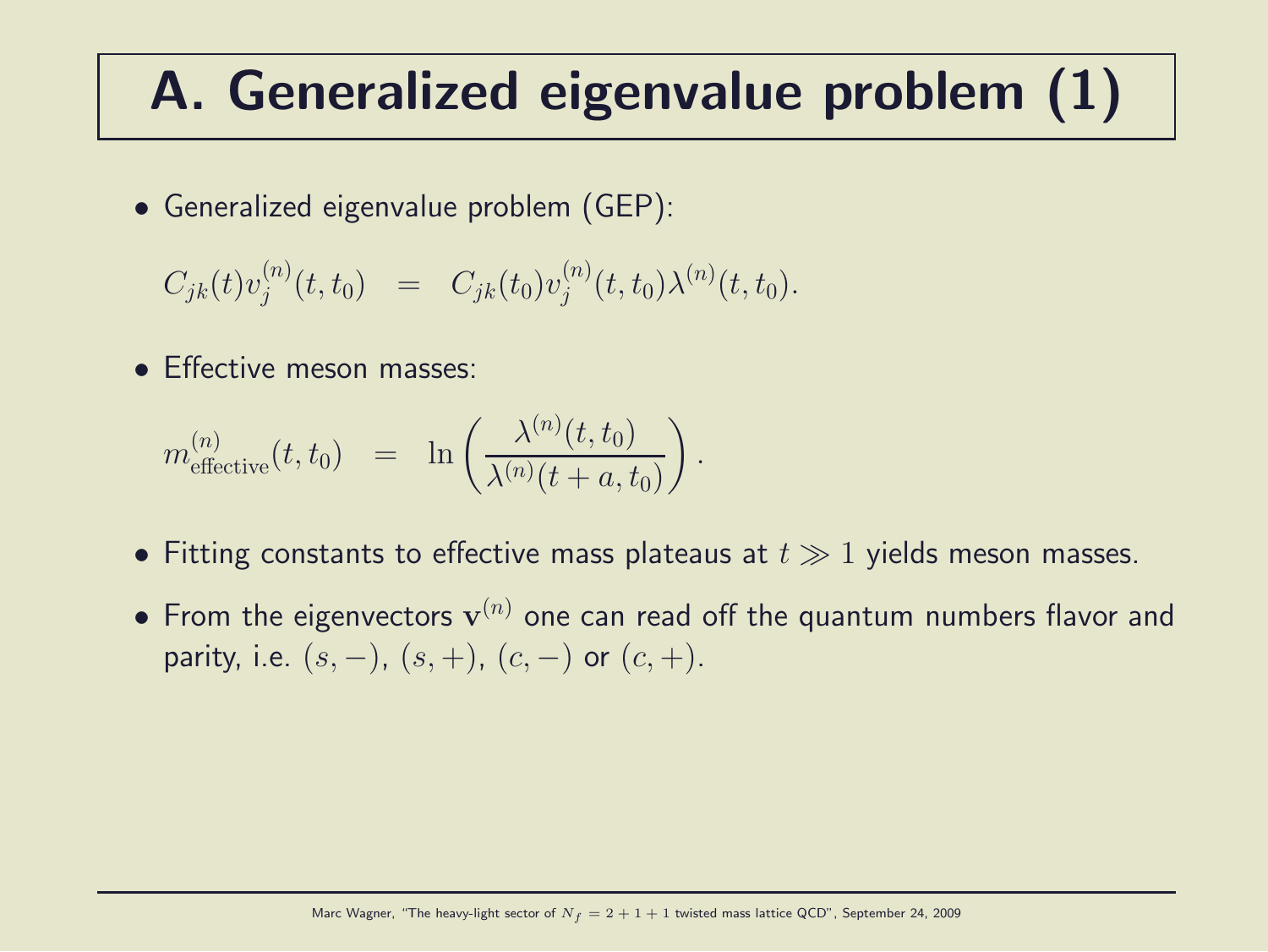# A. Generalized eigenvalue problem (2)

• For  $t \gg 1$  GEP yields the lowest four states in the combined  $(s/c, -/-)$ sector; the  $D$  is not among them.

$$
- m(K^{\pm}) = 494 \text{ MeV}, m(K^{0}) = 498 \text{ MeV} (J^{P} = 0^{-}).
$$
  
\n
$$
- m(K_{0}^{*}(800)) = 672(40) \text{ MeV} (J^{P} = 0^{+}).
$$
  
\n
$$
- m(K_{0}^{*}(1430)) = 1425(50) \text{ MeV} (J^{P} = 0^{+}).
$$
  
\n
$$
- m(K(1460)) = 1400 \text{ MeV} \dots 1460 \text{ MeV} (J^{P} = 0^{-}).
$$
  
\n
$$
- m(K + \pi).
$$
  
\n
$$
- m(K + 2 \times \pi).
$$
  
\n
$$
- m(D^{0}) = 1865 \text{ MeV}, m(K^{\pm}) = 1870 \text{ MeV} (J^{P} = 0^{-}).
$$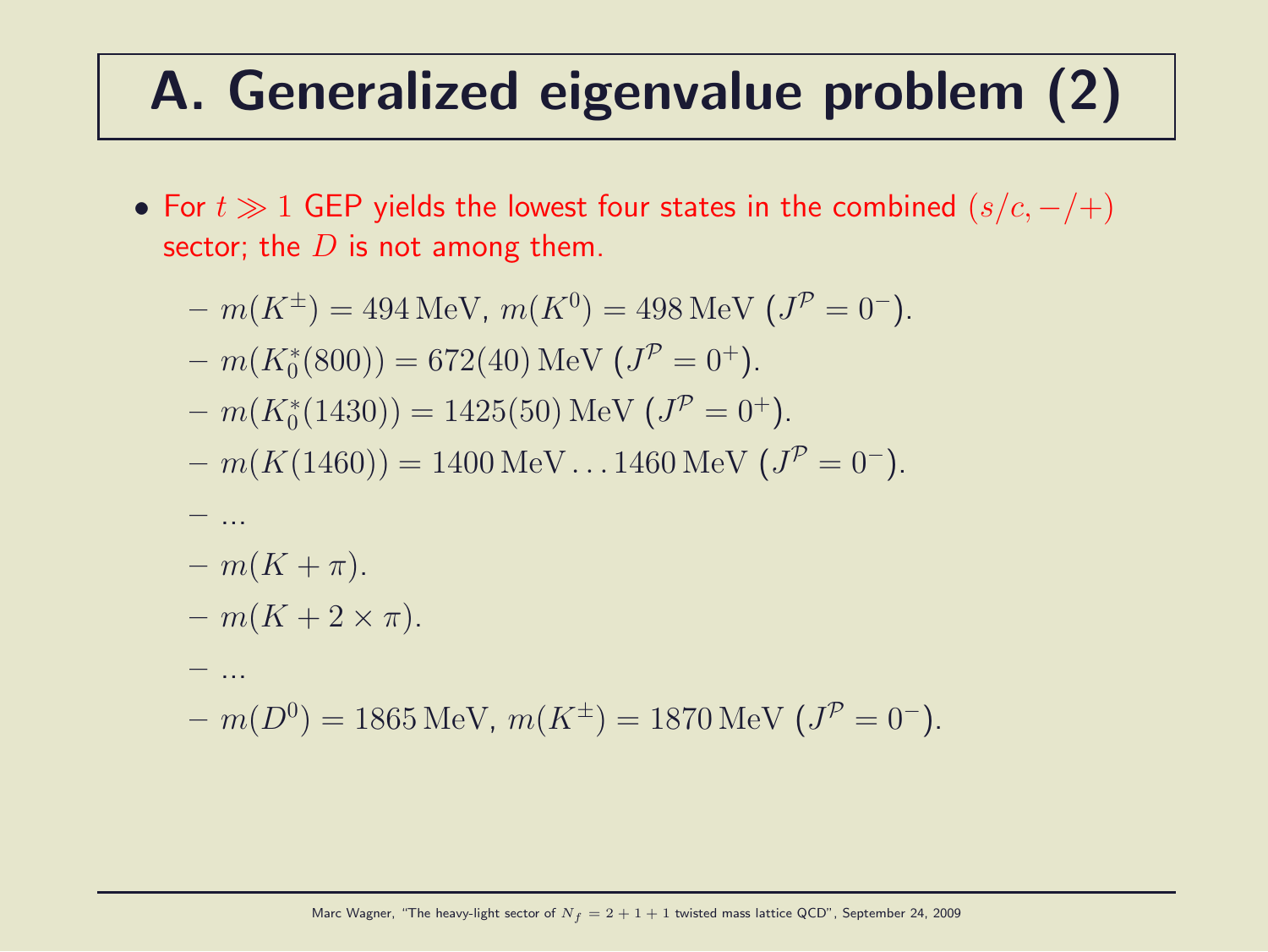## A. Generalized eigenvalue problem (3)

- Why can we still expect to get an estimate for  $m(D)$  from GEP?
	- In the continuum an exact diagonalization of  $C_{ik}$  is possible yielding one correlator for each of the four sectors  $(s, -)$ ,  $(s, +)$ ,  $(c, -)$ ,  $(c, +)$ 
		- $\rightarrow$  GEP would not yield the four lowest masses but  $m(K)$ ,  $m(s, +)$ ,  $m(D)$  and  $m(c, +)$ .
	- At finite lattice spacing corrections are  $\mathcal{O}(a)$ ; at not too large temporal separations one of the four effective masses should be dominated by the  $D$ .

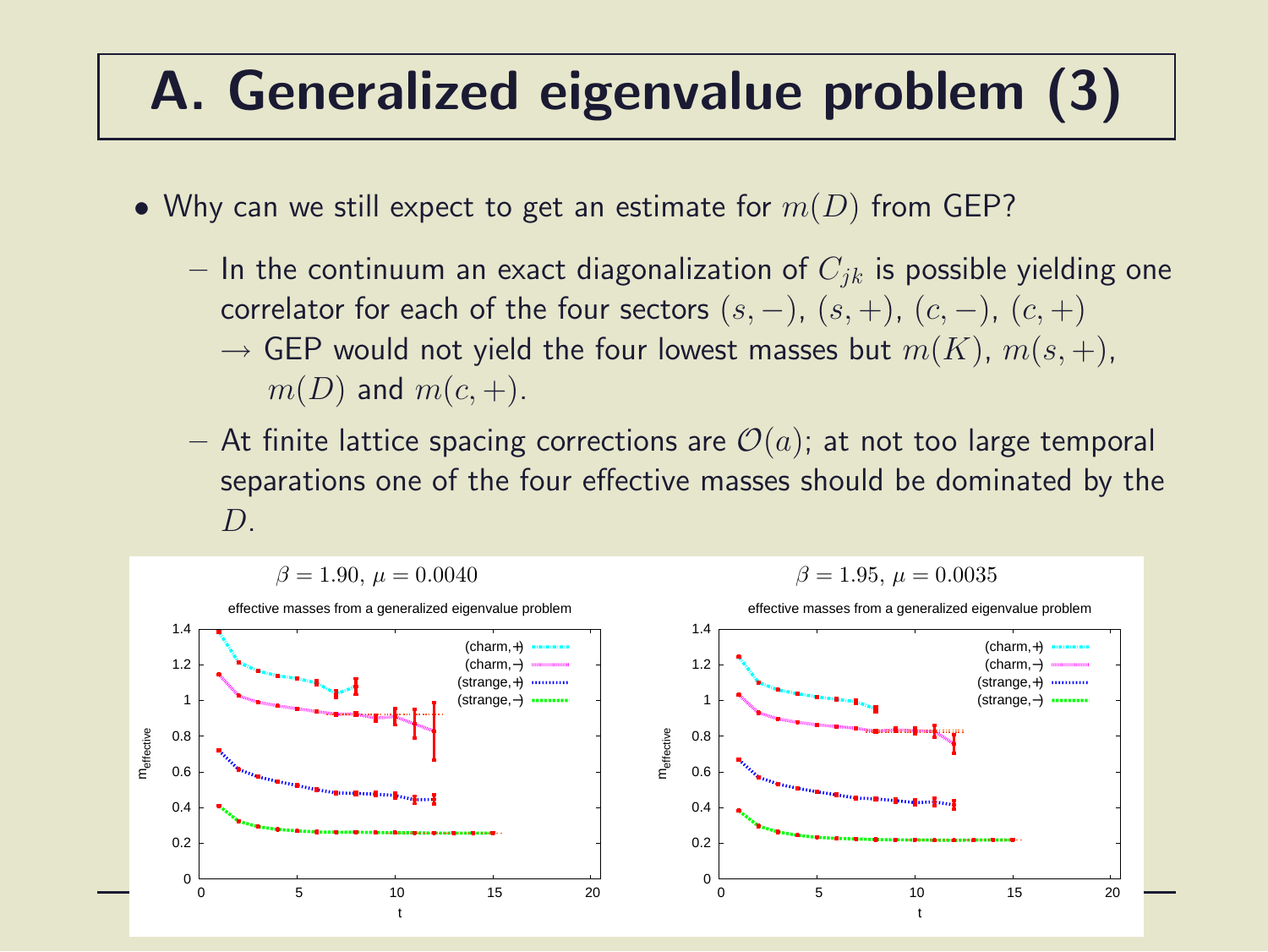## A. Generalized eigenvalue problem (4)

• Identification of quantum numbers  $(s, -)$ ,  $(s, +)$ ,  $(c, -)$  or  $(c, +)$  by rotating the eigenvectors  $\mathbf{v}^{(n)}(t,t_0)$  to the pseudo physical basis.



 $\beta = 1.95, \mu = 0.0035$ 

Marc Wagner, "The heavy-light sector of  $N_f = 2 + 1 + 1$  twisted mass lattice QCD", September 24, 2009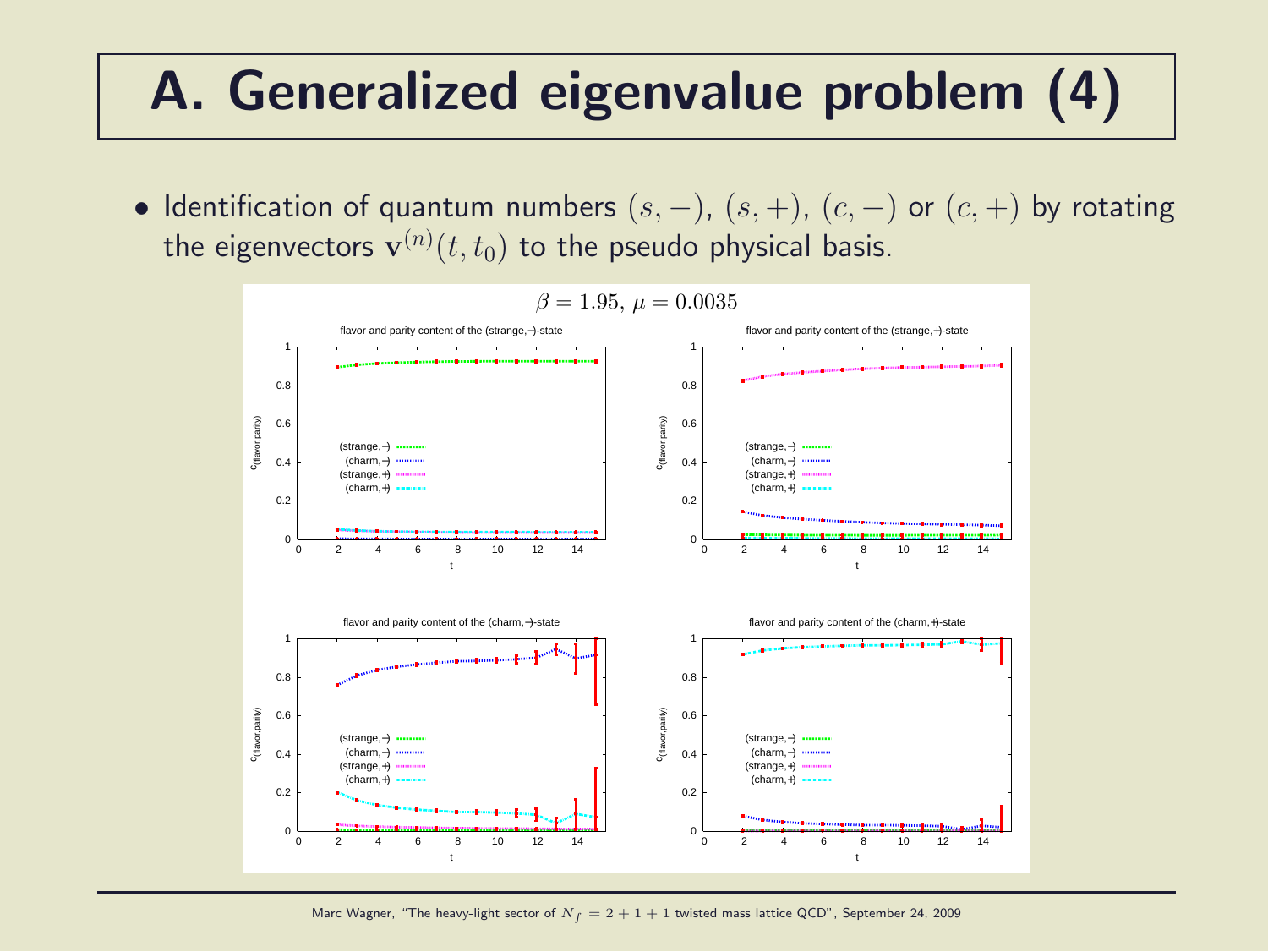# A. Generalized eigenvalue problem (5)

• With larger matrices (which are able to resolve all single and multi particle strange states below the  $D$ ) GEP becomes exact (not feasible at currently available statistics, extremely complicated).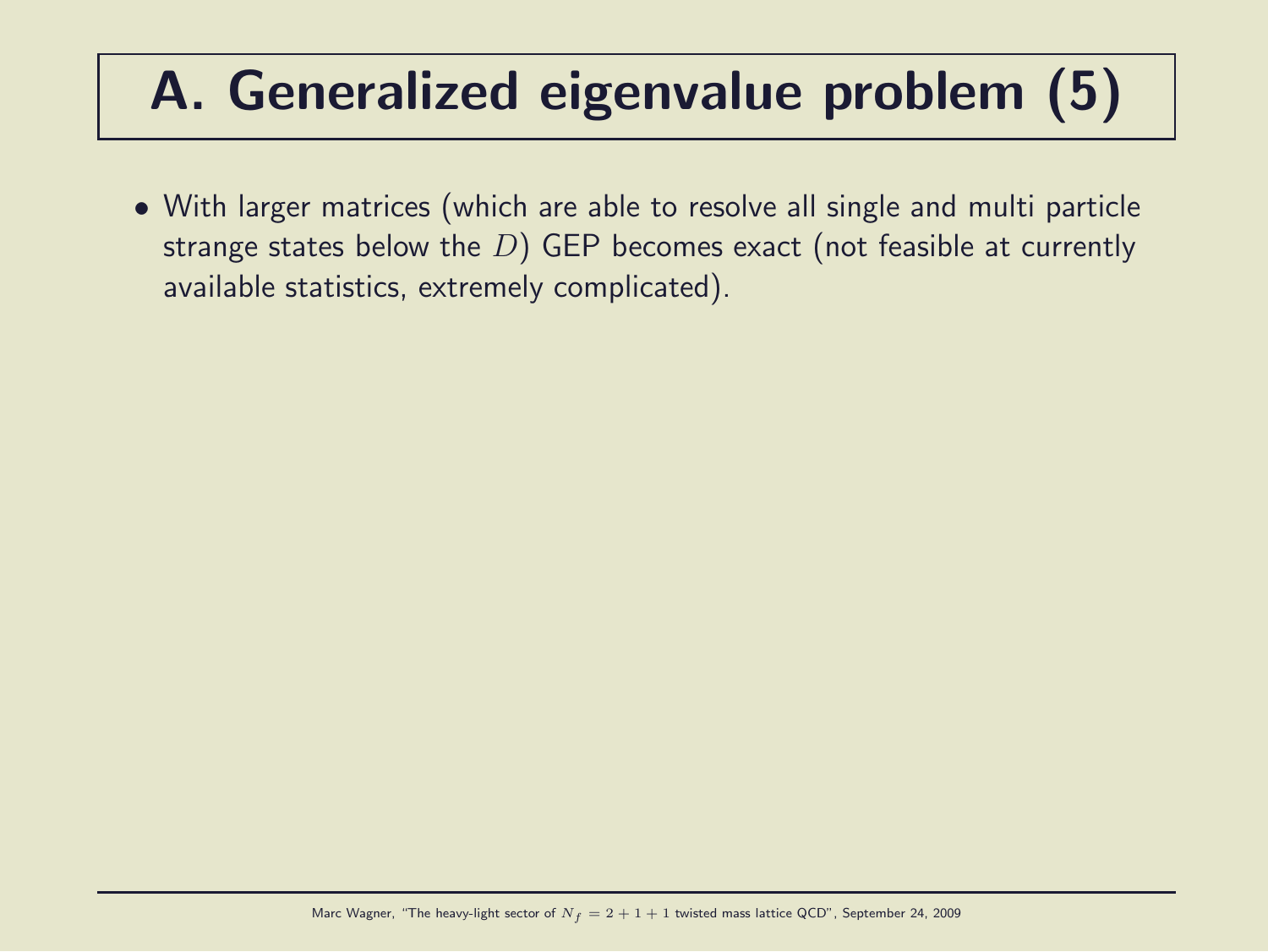## B. Fitting exponentials (1)

• Perform a  $\chi^2$  minimizing fit of

$$
\tilde{C}_{jk}(t) \;\; = \;\; \sum_{n=1}^N \Big( a_j^{(n)} \Big)^{\dagger} a_k^{(n)} \exp\Big( -m^{(n)} t \Big)
$$

 $(N$  is an arbitrary number of exponentials) to the computed correlation matrix  $C_{ik}(t)$ ,  $t_{\min} \le t \le t_{\max}$ .

- Similar to GEP, but less "obvious", why it works:
	- Exponentials can end up in the same sector.
	- $-$  All exponentials will end up in the strange sectors, if large t values are considered in the fit.
	- Results might depend on the initial fitting parameters.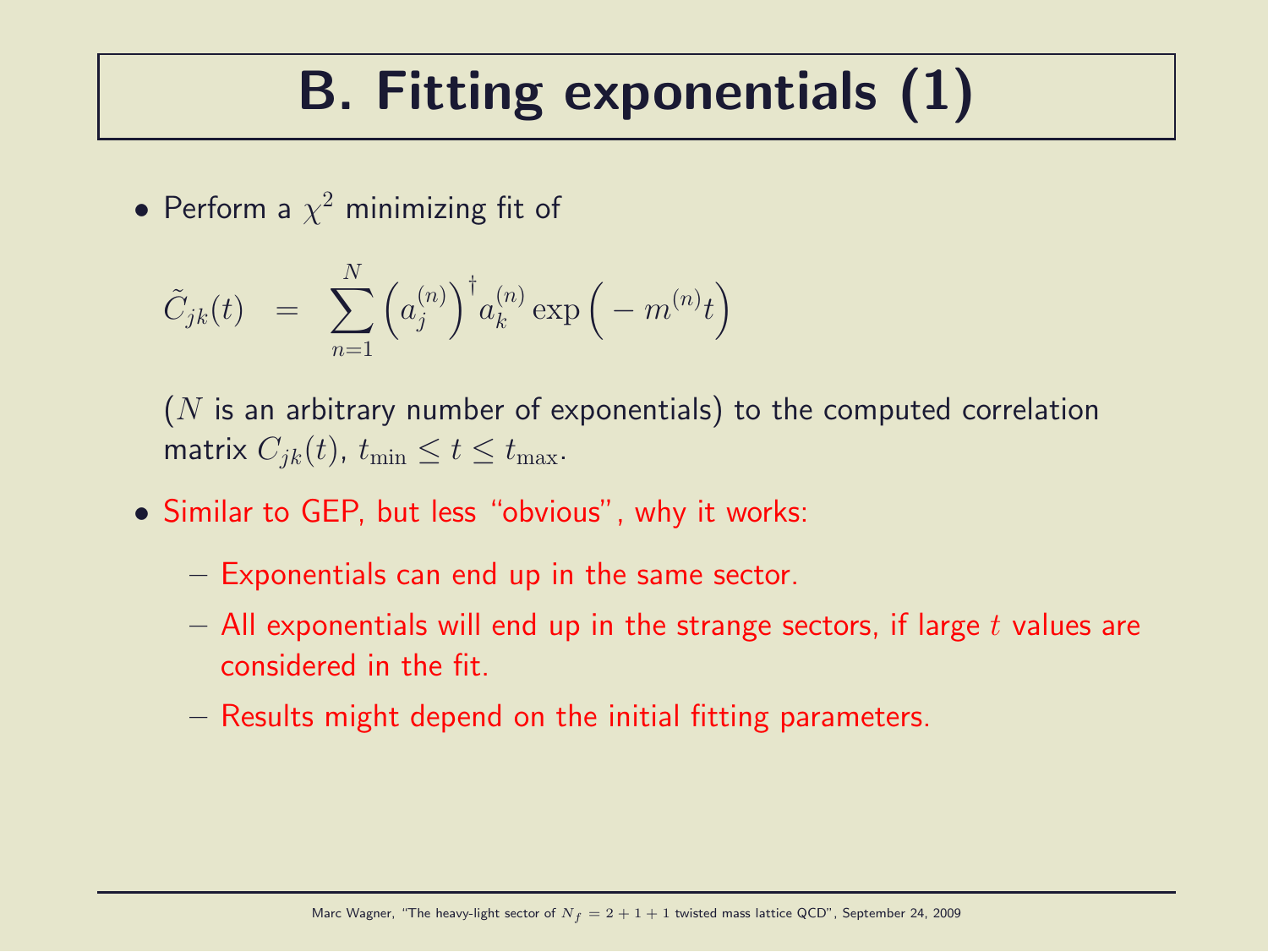## B. Fitting exponentials (2)

- Left plot: "effective mass values" for  $K$ ,  $K_0^*/K + \pi$  and  $D$  obtained by considering different fitting ranges  $t_{\min} \le t \le t_{\max}$ .
- Right plots: histograms of effective mass values for  $m(K)$  and  $m(D)$ ; the widths of these histograms are taken as the combined statistical and systematical errors for  $m(K)$  and  $m(D)$ .



#### $β = 1.95, μ = 0.0035$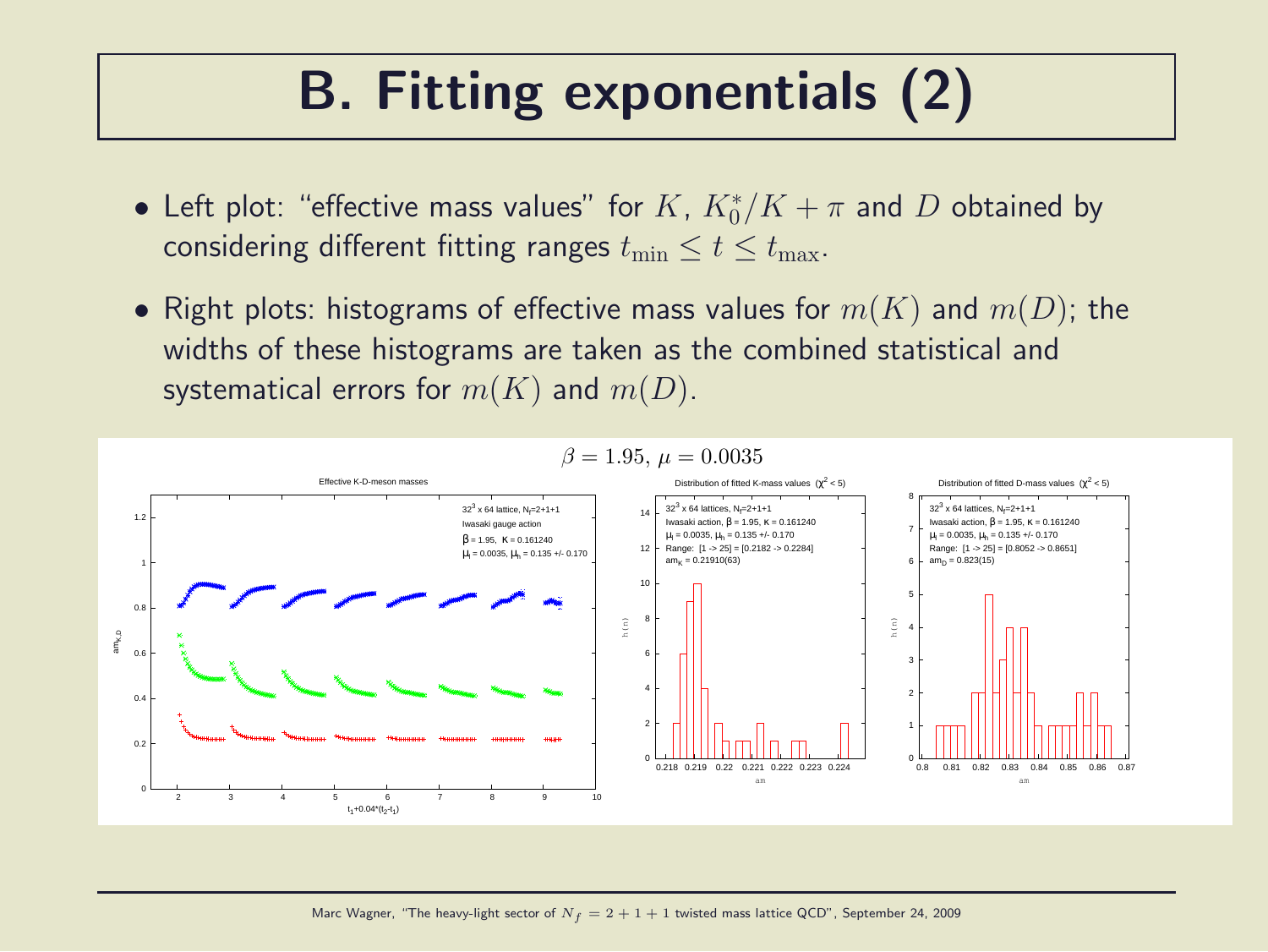## B. Fitting exponentials (3)

• With larger matrices (which are able to resolve all single and multi particle strange states below the  $D$ ) fitting exponentials becomes exact (not feasible at currently available statistics, extremely complicated).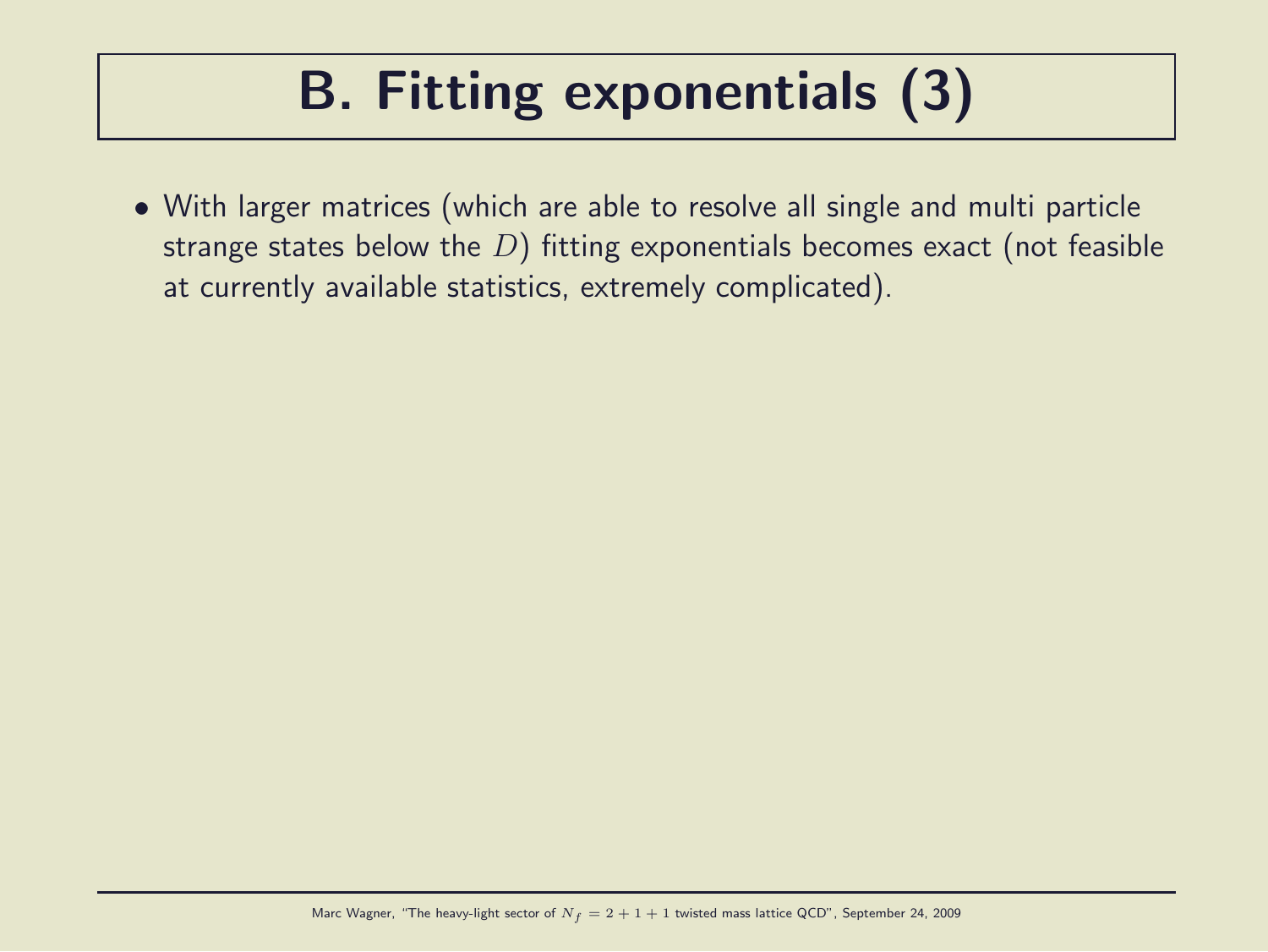#### C. Parity and flavor restoration (1)

• Express the correlation matrix  $C_{ik}(t)$  in the physical basis in terms of the twist angles  $\omega_l$  and  $\omega_h$  and  $Z_P/Z_S$ :

$$
C_{jk}^{(\text{physical})}(t; \omega_l, \omega_h, Z_P/Z_S) =
$$
  
=  $M_{\text{tw.rot.}}(\omega_l, \omega_h, Z_P/Z_S)C_{jk}(t) (M_{\text{tw.rot.}}(\omega_l, \omega_h, Z_P/Z_S))^{\dagger}.$ 

• Determine  $\omega_l$ ,  $\omega_h$  and  $Z_P/Z_S$  by requiring

$$
C_{jk}^{(\text{physical})}(t; \omega_l, \omega_h, Z_P/Z_S)\Big|_{j\neq k} = 0.
$$

- $-$  At finite lattice spacing and small t this cannot be achieved exactly (excited states,  $\mathcal{O}(a)$  effects).
- At large t (when only the K survives) it can be achieved.
- $-$  This corresponds to removing any K contribution from the diagonal correlators  $C_{jj}^{(\text{physical})}$ ,  $j \neq (s, -)$ .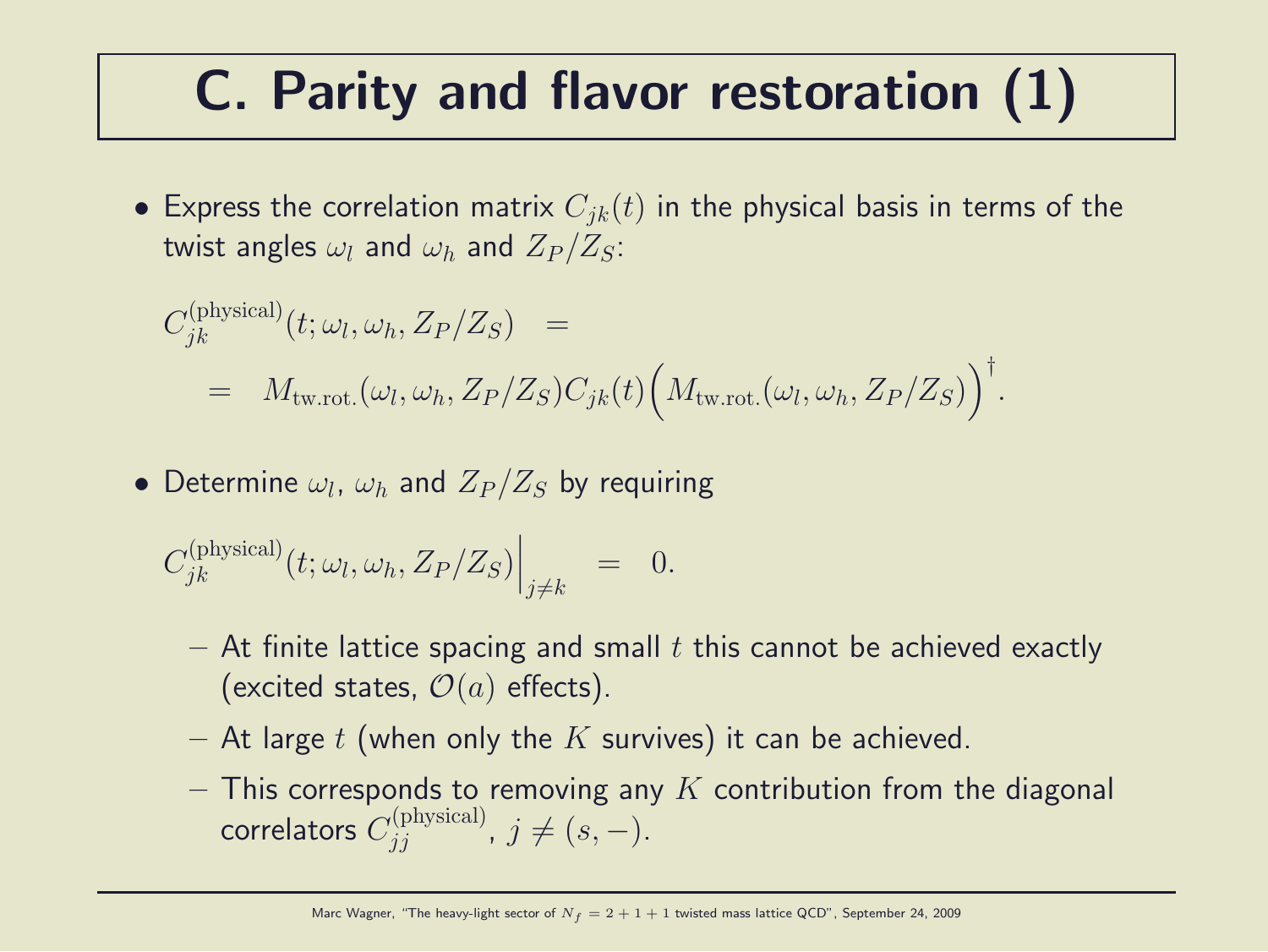#### C. Parity and flavor restoration (2)

- Analyze the diagonal correlators  $C_{jj}^{(\text{physical})}$  separately; one correlator for each of the four sectors  $(s, -)$ ,  $(s, +)$ ,  $(c, -)$ ,  $(c, +)$ .
- $\bullet$   $\omega_l$ ,  $\omega_h$  and  $Z_P/Z_S$  are determined from parity odd/flavor non-diagonal matrix elements, which are not  $\mathcal{O}(a)$  improved.
- The "D correlator"  $C_{jj}^{\text{(physical)}}$ ,  $j = (c, -)$  is contaminated by  $\mathcal{O}(a)$ contributions from lighter states (not  $K$ , but  $K^*_0$ ,  $K+\pi$ , "excited  $K$ ",  $...$ )  $\rightarrow$  at large t the effective mass will break down to the mass value of the lightest of these states.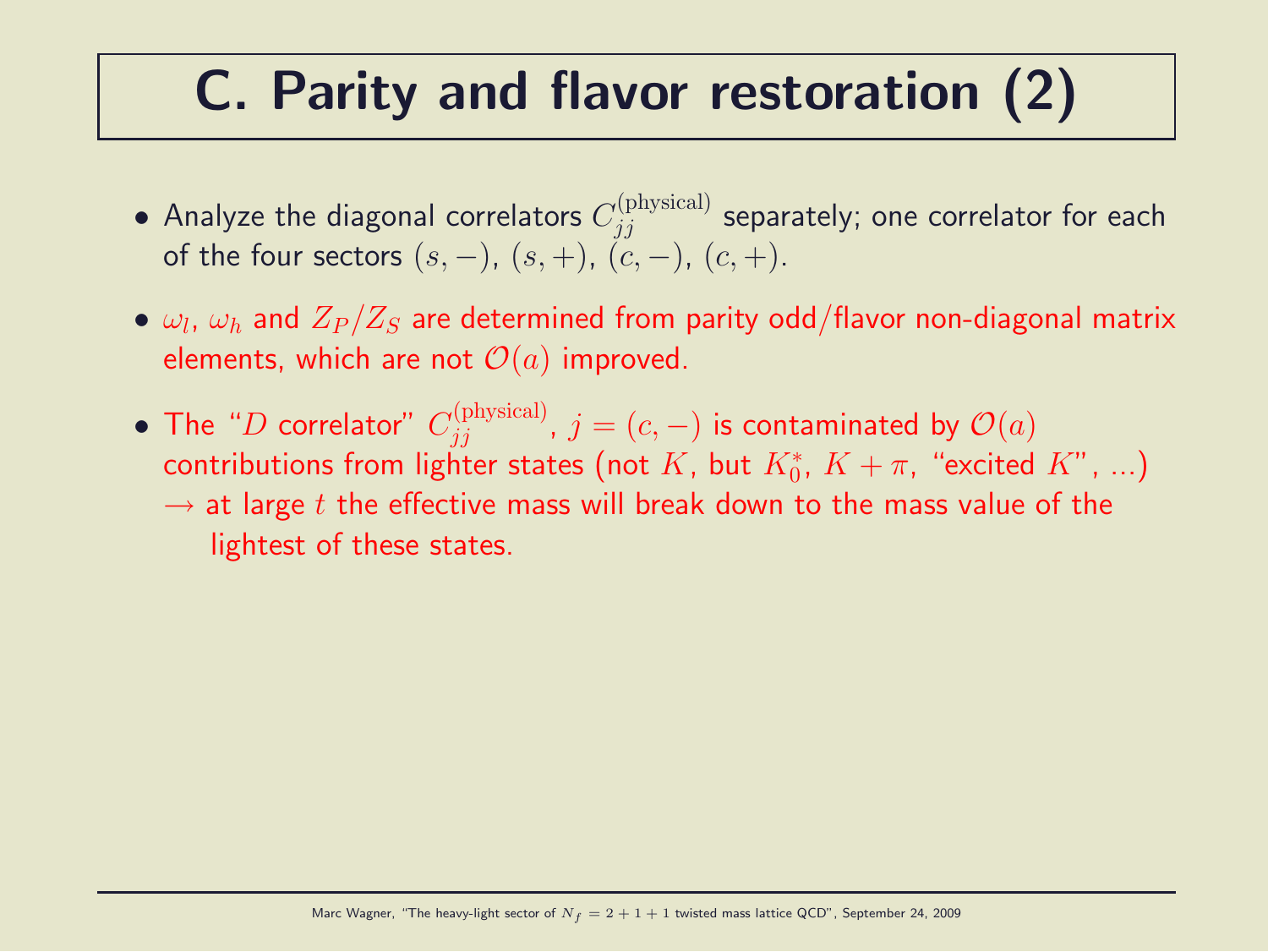#### C. Parity and flavor restoration (3)

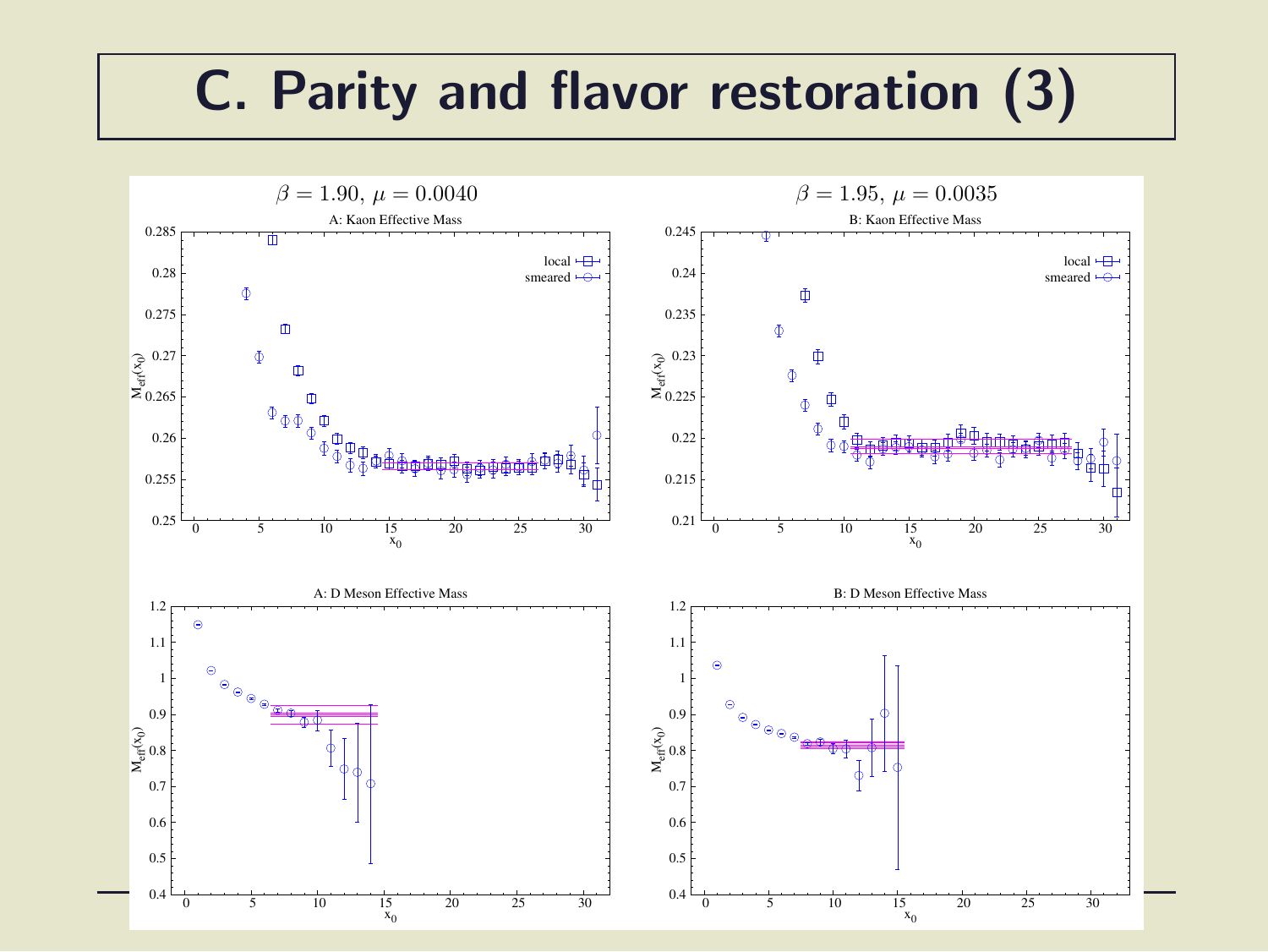# $m(K)$  and  $m(D)$  (2)

- Results obtained with these three methods agree within statistical errors.
- Rather precise results for  $m(K)$ .
	- $-$  Statistical error  $\sim 0.2\%$ .
- All three methods require assumptions for  $m(D)$ , i.e. there is a systematical error involved.
	- Way of estimating the systematical error is somewhat arbitrary.
	- $-$  Combined statistical and systematical error  $\lesssim\!5\%$ .
	- Systematical error larger than statistical error.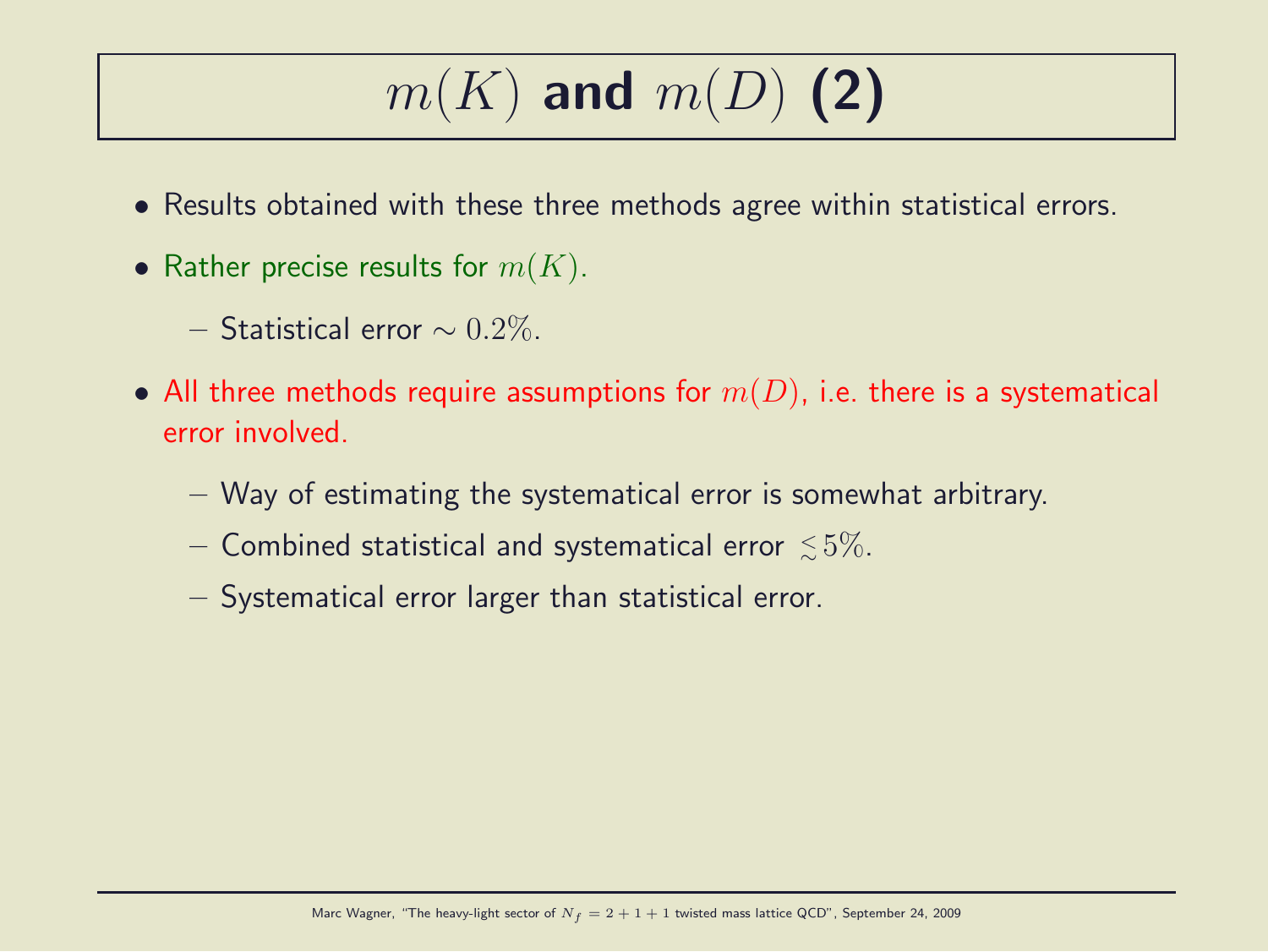## Optimization of operators (1)

- $\bullet$  Mesons are characterized by quantum numbers flavor and  $J^{\mathcal{P}}.$
- Many different meson creation operators with the same quantum numbers.
	- Width of the operator and the corresponding trial state.
		- ∗ Smearing method and parameters (we use Gaussian smearing).
		- ∗ Ground state overlaps are significantly larger.
		- $*$  Optimized smearing essential for  $m(D)$ .

![](_page_19_Figure_7.jpeg)

Marc Wagner, "The heavy-light sector of  $N_f = 2 + 1 + 1$  twisted mass lattice QCD", September 24, 2009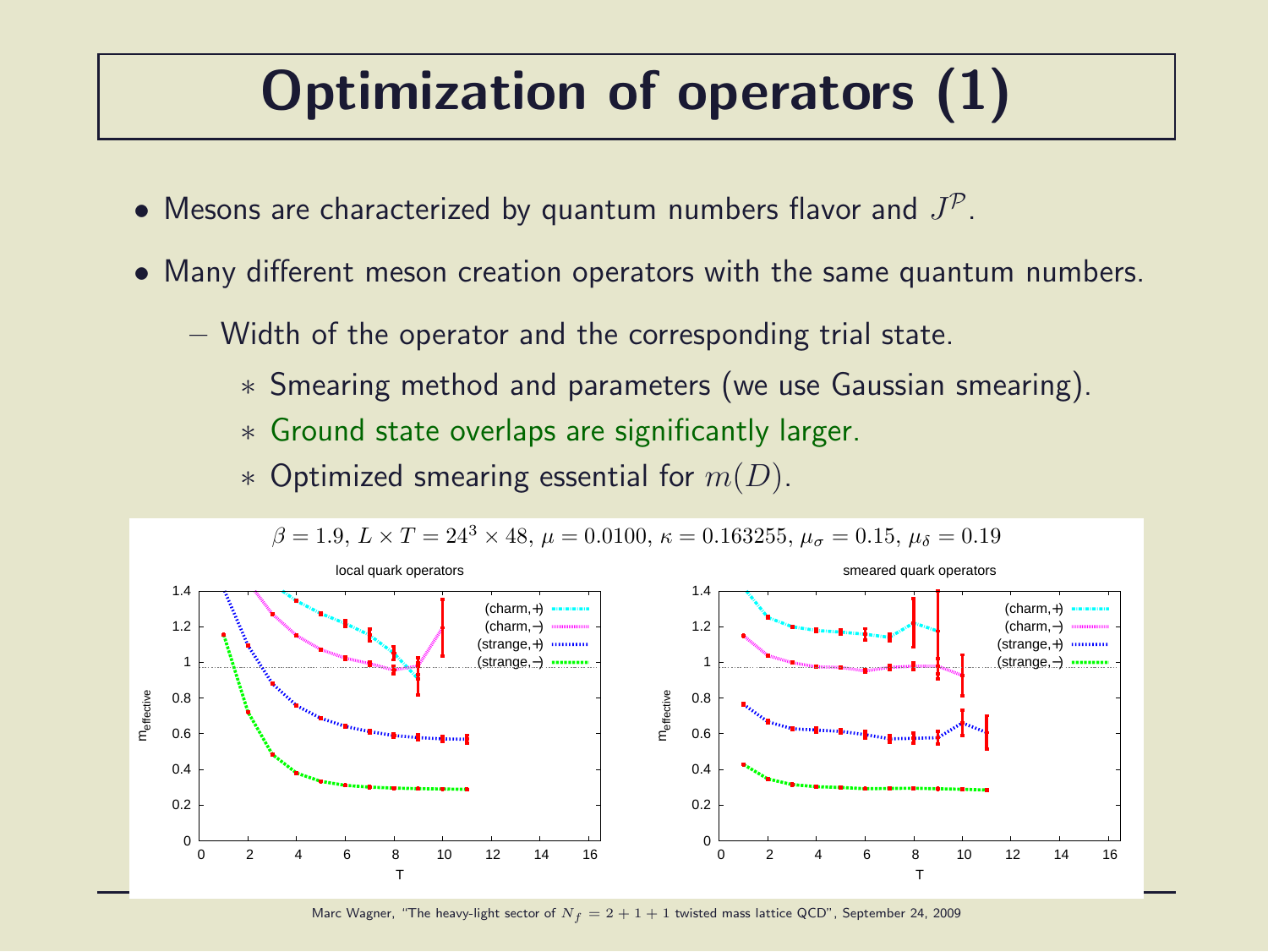## Optimization of operators (2)

– Inclusion of  $\gamma_0$ , i.e. operators

– ...

$$
\mathcal{O}_j \quad \in \quad \left\{ \bar{\chi}^{(d)} \gamma_0 \gamma_5 \chi^{(s)} \, , \, \bar{\chi}^{(d)} \gamma_0 \gamma_5 \chi^{(c)} \, , \, \bar{\chi}^{(d)} \gamma_0 \chi^{(s)} \, , \, \bar{\chi}^{(d)} \gamma_0 \chi^{(c)} \right\}.
$$

∗ Ground state overlaps are slightly smaller.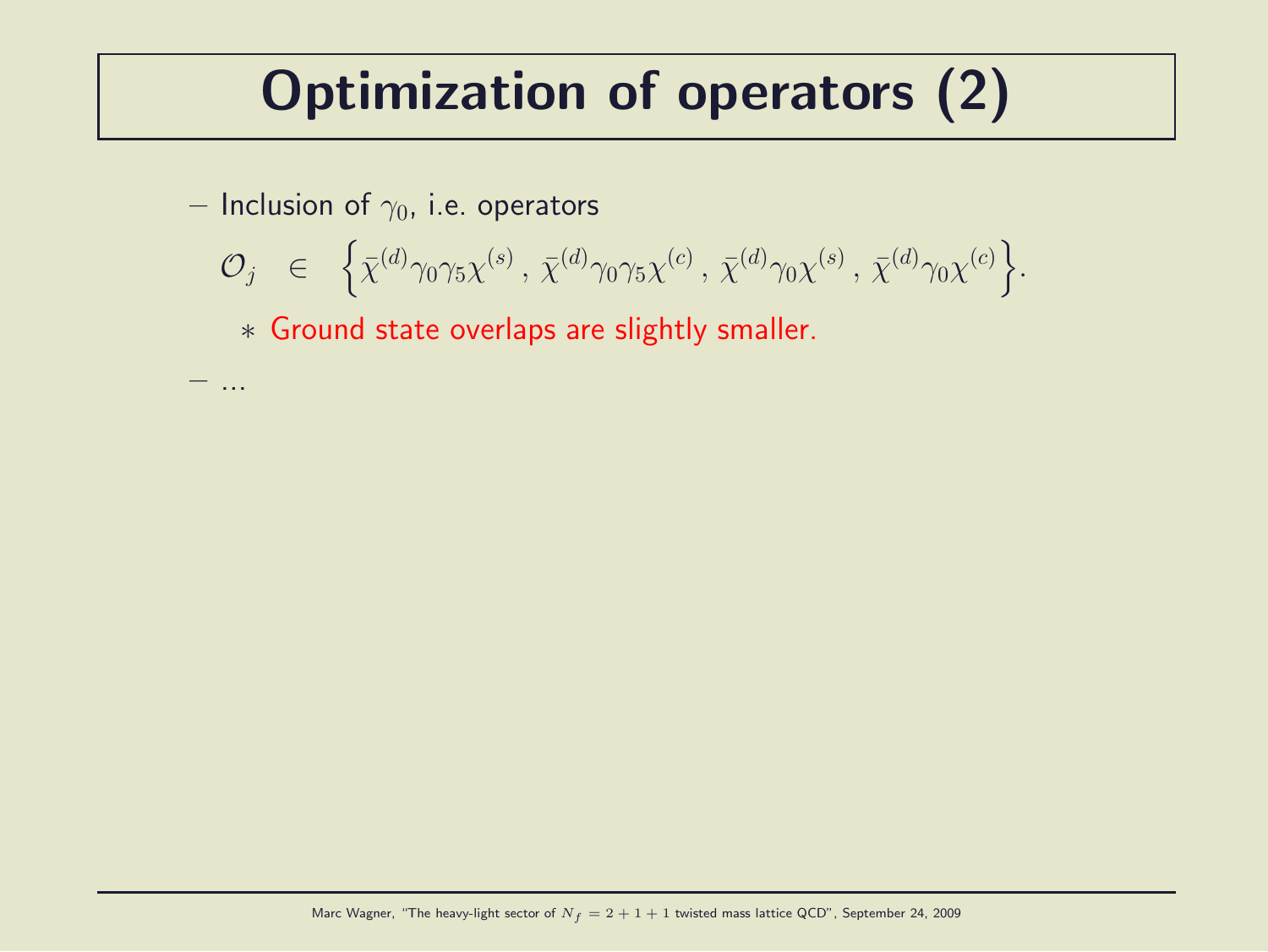#### Decay constants  $f_K$  and  $f_D$

• Decay constants  $f_K$  and  $f_D$  can be obtained via

$$
f_K = \frac{\mu + \mu_{\sigma} - (Z_P/Z_S)\mu_{\delta}}{m(K)^{3/2}} \left| \langle \Omega | \frac{1}{\sqrt{2}} \left( P^K + P^D - i \frac{Z_S}{Z_P} (S^K - S^D) \right) | K \rangle \right|
$$
  
\n
$$
f_D = \frac{\mu + \mu_{\sigma} + (Z_P/Z_S)\mu_{\delta}}{m(D)^{3/2}} \left| \langle \Omega | \frac{1}{\sqrt{2}} \left( P^K + P^D + i \frac{Z_S}{Z_P} (S^K - S^D) \right) | D \rangle \right|
$$
  
\n
$$
P^{K/D} = \left( \bar{\chi}^{(d)} \gamma_5 \chi^{(s/c)} \right)^{\dagger}, \quad S^{K/D} = \left( \bar{\chi}^{(d)} \chi^{(s/c)} \right)^{\dagger},
$$

where  $\langle K|K \rangle = 1$  and  $\langle D|D \rangle = 1$ .

- $Z_P/Z_S$  is determined from parity odd/flavor non-diagonal matrix elements, which are not  $\mathcal{O}(a)$  improved (cf. method C.).
- For  $f_D$  similar problems as for  $m(D)$ .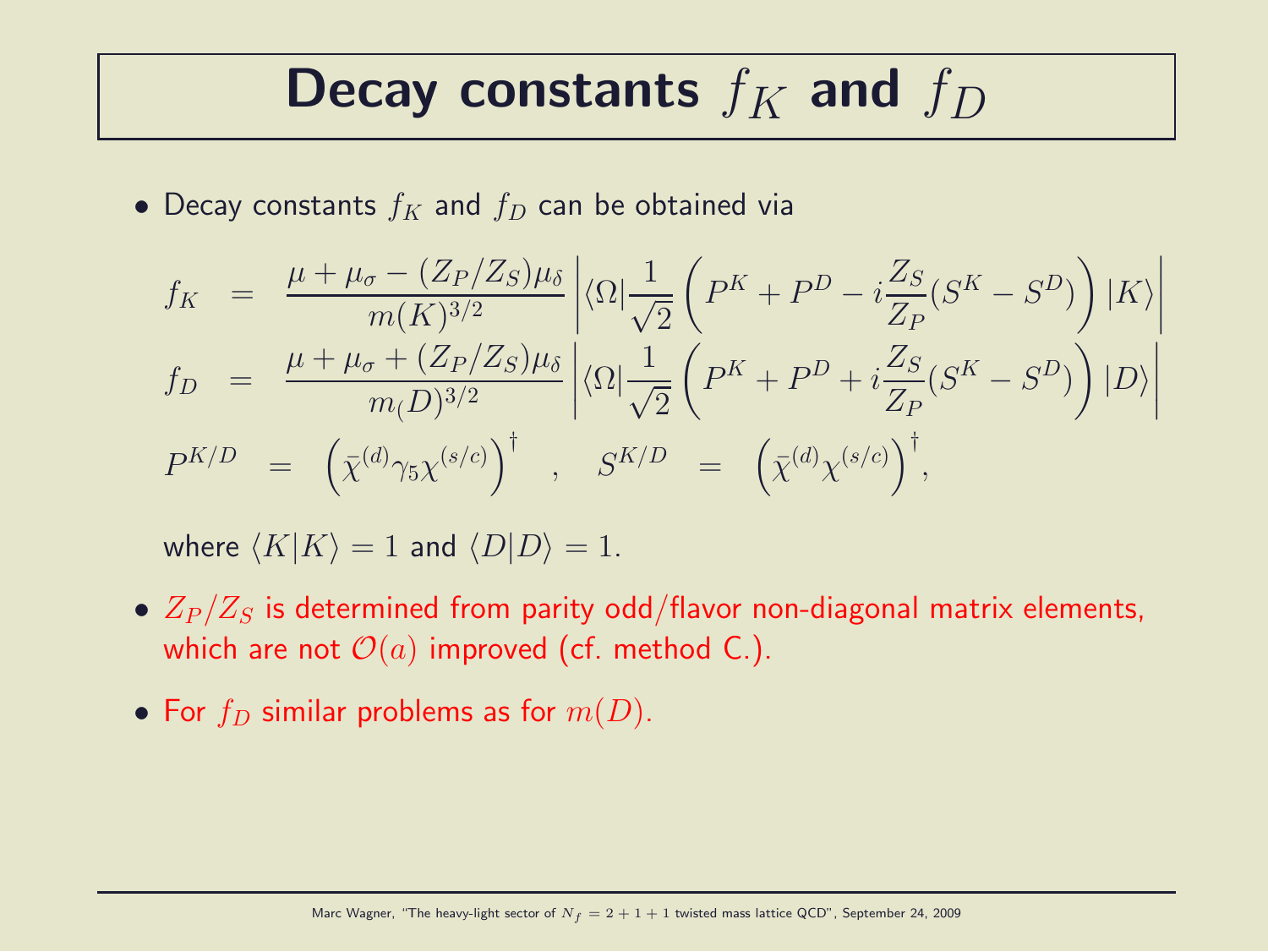#### Vector mesons  $K^*$  and  $D^*$  (1)

- Vector mesons  $(J^P = 1^-)$ :
	- $m(K^*(892)) = 892 \,\text{MeV}.$

 $- m(D^*(2007)^0) = 2007 \,\text{MeV}, m(D^*(2010)^{\pm}) = 2010 \,\text{MeV}.$ 

• Meson creation operators:

$$
\mathcal{O}_j \quad \in \quad \left\{ \bar{\chi}^{(d)} \gamma_j \chi^{(s)} \,, \, \bar{\chi}^{(d)} \gamma_j \chi^{(c)} \,, \, \bar{\chi}^{(d)} \gamma_j \gamma_5 \chi^{(s)} \,, \, \bar{\chi}^{(d)} \gamma_j \gamma_5 \chi^{(c)} \right\}.
$$

![](_page_22_Figure_6.jpeg)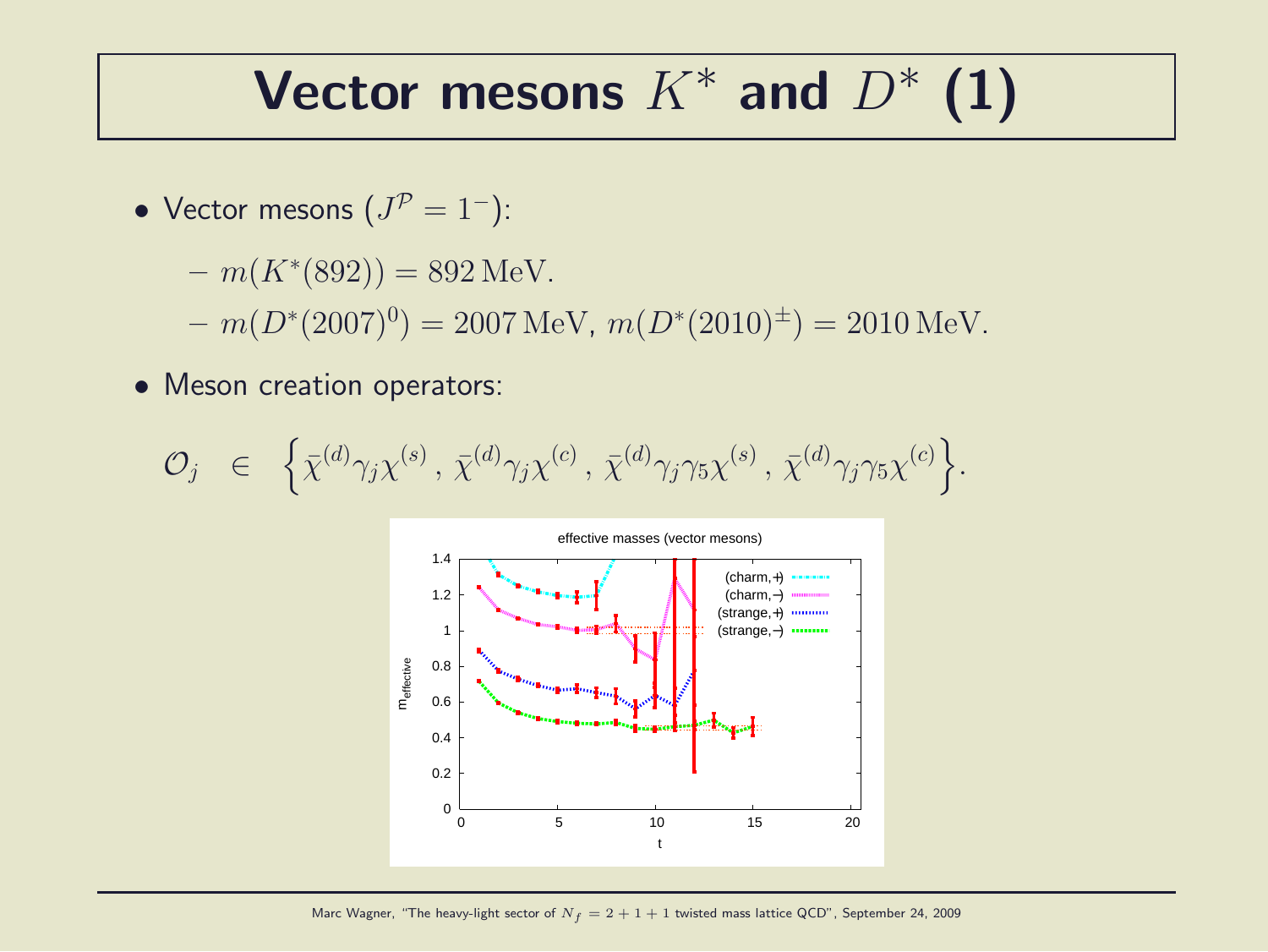## Vector mesons  $K^*$  and  $D^*$  (2)

• Preliminary results  $(\beta = 1.9, L^3 \times T = 24^3 \times 48, \kappa = 0.163270, \mu = 0.0040,$  $\mu_{\sigma} = 0.15, \ \mu_{\delta} = 0.19$ ):

$$
- m(K^*)/m(K) = 1.77(5) \text{ (PDG: } m(K^*)/m(K) \approx 1.80).
$$
  

$$
- m(D^*)/m(D) = 1.08(4) \text{ (PDG: } m(D^*)/m(D) \approx 1.08).
$$

 $\bullet$   $K^*$  problematic, because it is a resonance:  $K^*$  can decay to  $K+\pi.$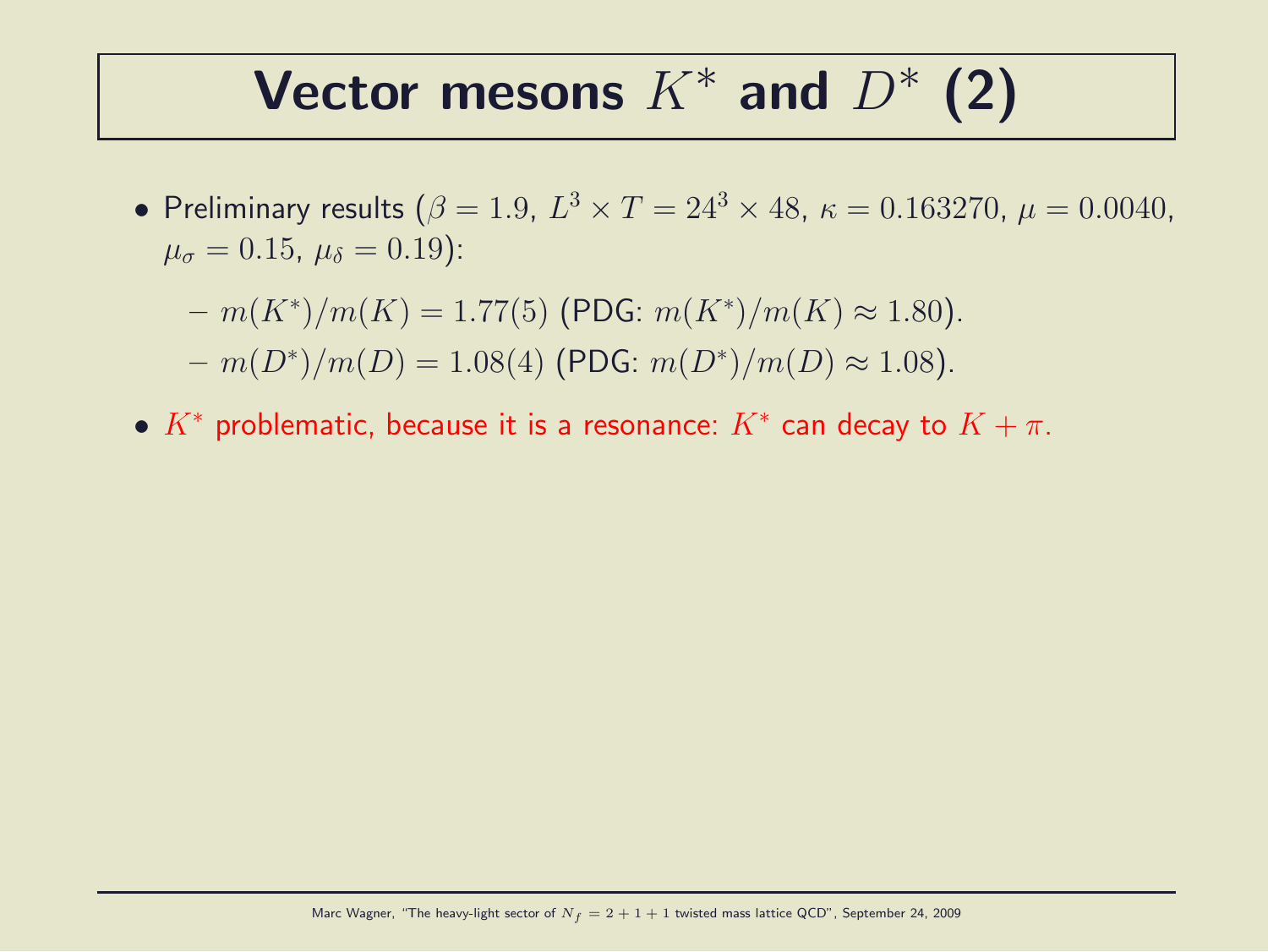#### Status at "Lattice 2009"

![](_page_24_Figure_1.jpeg)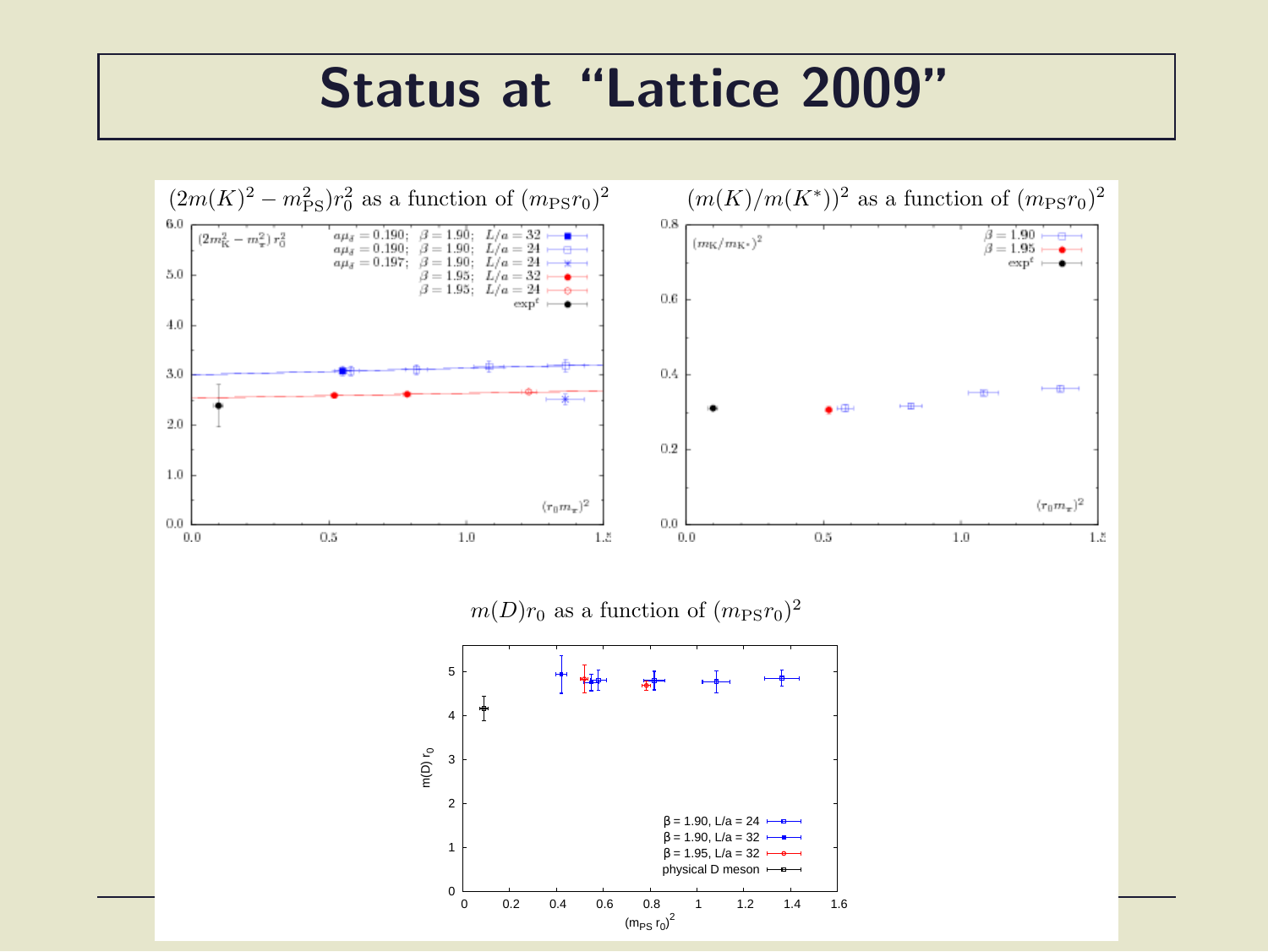#### Mixed action OS setup (1)

• Heavy Dirac operator in the valence sector:

$$
Q^{(\chi^{(h)}, \text{valence})} = \gamma_{\mu} D_{\mu} + m + i \gamma_5 \begin{pmatrix} +\mu_1 & 0 \\ 0 & -\mu_2 \end{pmatrix} - \frac{a}{2} \Box.
$$

- Both heavy and light flavors are diagonal
	- $→$  two distinct sectors  $(s, -/+)$  and  $(c, -/+)$  instead of four
	- $\rightarrow$  only "problems" with parity
	- $\rightarrow$  determination of  $m(D)$  becomes easy (the D is the lightest state in the charm sector).
- Formulation cannot be used during simulations (sign problem).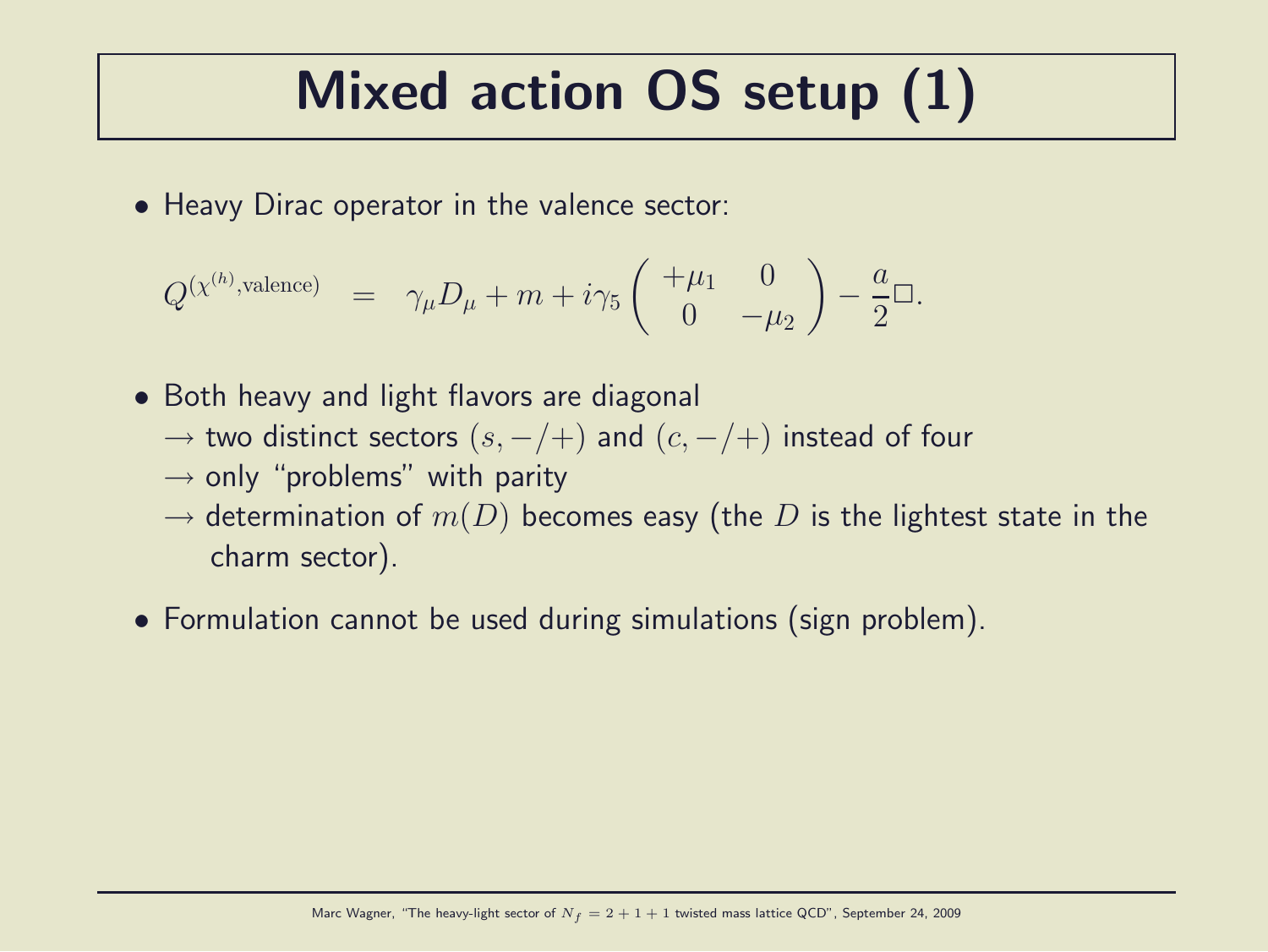## Mixed action OS setup (2)

- Matching of valence and sea quark masses:
	- Method 1:

$$
\mu_{1,2} = \mu_{\sigma} \mp \frac{Z_P}{Z_S} \mu_{\delta}
$$

 $(Z_P/Z_S)$  has not been determined in a satisfactory way yet).

– Method 2:

tune  $\mu_1$  and  $\mu_2$  such that  $m(K)$  and  $m(D)$  are the same both in the unitary and in the mixed action setup (what we do at the moment).